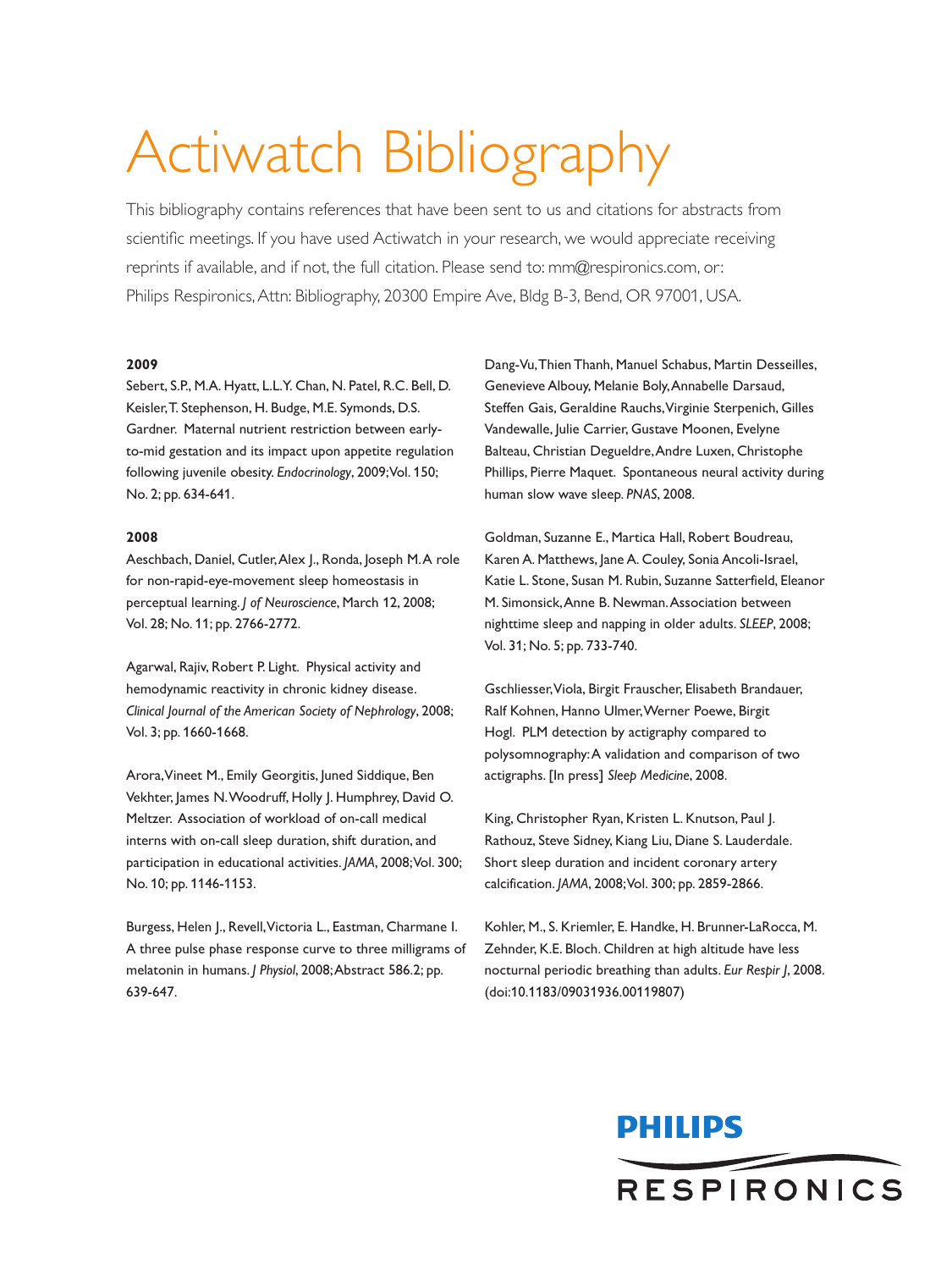Lewin, Daniel. Methods for Evaluating and Treating Multifactorial Insomnia in Adolescents. *In proceedings of the 26th Annual Sleep Disorders in Infancy & Childhood Conference*, January 17-19, 2008.

Long,Anna C., Palermo,Tonya M., Manees,Anne M. Brief Report: Using Actigraphy to Compare Physical Activity Levels in Adolescents with Chronic Pain and Healthy Adolescents. *Journal of Pediatric Psychology.* January 7, 2008.

Mezick, Elizabeth J., Karen A. Matthews, Martica Hall, Patrick J. Strollo, Daniel J. Buysse, Thomas W. Kamarck, Jane F. Owens, Steven E. Reis. Influence of race and socioeconomic status on sleep: Pittsburgh SleepSCORE Project. *Psychosomatic Medicine*, 2008;Vol. 70; pp. 410-416.

Milroy, G., Psy, D.C., Dorris, L., McMillan,T.M. Sleep Disturbances following Mild Traumatic Brain Injury in Childhood. *Journal of Pediatric Psychology*, 2008;Vol. 33; pp. 242-247. (CNT)

Murphy, Susan L. Physical activity measurement using accelerometers in older adults: Considerations for research design and conduct. *[Review]* August 28, 2008.

Nakayama-Ashida,Yukiyo, Misa Takegami, Kazuo Chin, Kensuke Sumi,Takaya Nakamura, Ken-ichi Takahashi, TomokoWakamura, Sachiko Horita,Yasunori Oka, Itsunari Minami, Shunichi Fukuhara, Hiroshi Kadotani. Sleepdisordered breathing in the usual lifestyle setting as detected with home monitoring in a population of working men in Japan. *SLEEP*, 2008;Vol. 31; No. 3; pp. 419-425.

Nelson, Edward L., Lari B.Wenzel, Kathryn Osann,Aysun Dogan-Ates, Nissa Chantana,Astris Reina-Patton,Amanda K. Laust, Kevin P. Nishimoto,Alexandra Chicz-DeMet, Nefertiti du Pont, Bradley J. Monk. Stress, immunity, and cervical cancer: Biobehavioral outcomes of a randomized clinical trial. *Clinical Cancer Research*, 2008;Vol. 14; pp. 2111-2118.

Osse, Robert Jan, Joke H.M. Tulen, Michiel W. Hengeveld, Ad J.J.C. Bogers. Screening methods for delirium: early diagnosis by means of objective quantification of motor activity patterns using wrist-actigraphy. Interactive CardioVascular and Thoracic Surgery, *December* 2008.

Paz-Filho, Gilberto, Karin Esposito, Barry E. Hurwitz,Anil Sharma, Chuanhui Dong,Victor P.Andreev,Tuncay Delibasi, Halil Erol,Alejandro Ayala, Ma-LiWong, Julio Licinio. Changes in insulin sensitivity during leptin replacement therapy in leptin-deficient patients. *Am J Physiol Endocrinol Metab*, 2008;Vol. 295; pp. E1401-E1408.

Riemersma-van der Lek, Rixt F., Swaab, Dick F.,Twisk, Jos, Hol, Elly M., Hoogendijk,Witte J.G.,Van Someren, Eus J.W. Effect of Bright Light and Melatonin on Cognitive and Noncognitive Function in Elderly Residents of Group Care Facilities:A Randomized Controlled Trial. *JAMA*, 2008;Vol. 299, No. 22; pp. 2642-2655. (CNT)

Schnakers, C., R. Hustinx, G.Vandewalle, S. Majerus, G. Moonen, M. Boly,A.Vanhaudenhuyse, S. Laureys. Measuring the effect of amantadine in chronic anoxic minimally conscious state. J. Neurol. Neurosurg. Psychiatry, 2008; Vol. 79;pp. 225-227. (CNT)

Sit, Arthur J., Cherie B. Nau, Jay W. McLaren, Douglas H. Johnson, David Hodge. Circadian variation of aqueous dynamics in young healthy adults. Investigative *Ophthalmology &Visual Science*, 2008;Vol. 49; No. 4; pp. 1473-1479.

Spira,Adam P., Leah Friedman, Jasdeep S.Aulakh,Tina Lee, Javaid I. Sheikh, Jerome A.Yesavage. Subclinical anxiety symptoms, sleep, and daytime dysfunction in older adults with primary insomnia. Journal of Geriatric Psychiatry and Neurology, 2008;Vol. 21; No. 1; pp. 56-60.

Strang-Karlsson, Sonja, Katri Raikkonen, Eero Kajantie, Sture Andersson, Petteri Hovi, Kati Heinonen,Anu-Katriina Pesonen,Anna-Liisa Jarvenpaa, Johan G. Eriksson, E. Julia Paavonen. Sleep quality in young adults with very low birth weight – the Helsinki Study of very low birth weight adults.Journal of Pediatric Psychology, 2008;Vol. 33; No. 4; pp. 387-395.

Sung, Melissa,T. Michael Adamson, Rosemary S.C. Horne. Validation of actigraphy for determining sleep and wake in preterm infants. [E-pub] *Acta Paediatrica*, 2008.

Tasali, Esra, Rachel Leproult, David A. Ehrmann, Eve Van Cauter. Slow-wave sleep and the risk of type 2 diabetes in humans. *PNAS*, January 22, 2008;Vol. 105; No. 3; pp. 1044- 1049. (doi:10.1073/pnas.0706446105)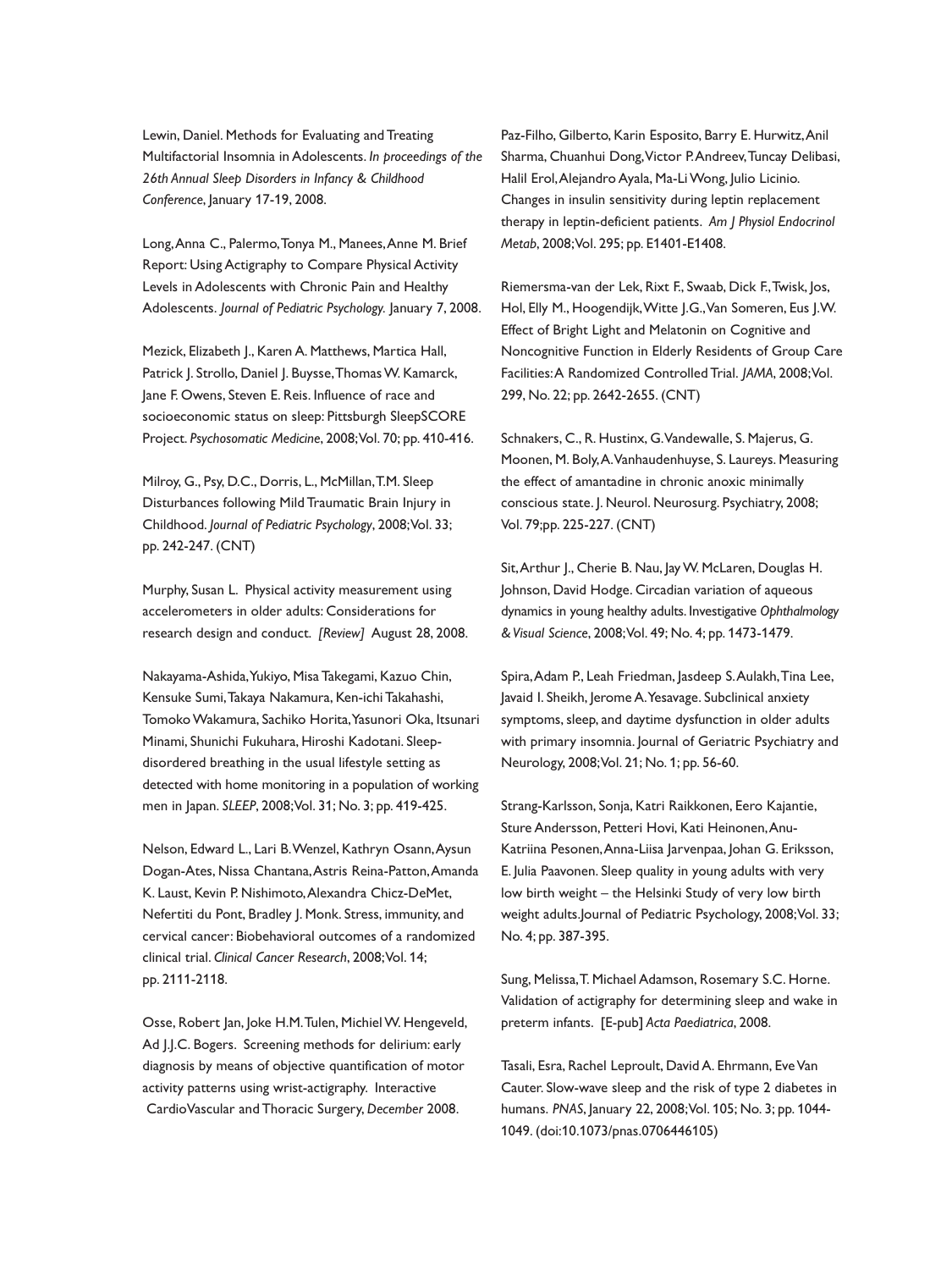Thomas, KS,TH Sach, and SWET Trial Investigators. A multicentre randomized controlled trial of ion-exchange water softeners for the treatment of eczema in children: protocol for the SoftenedWater Eczema Trial (SWET) (ISRCTN: 71423189). Br J Dermatol, 2008;Vol. 159; No. 3; pp. 561-566.

Tonetti, Lorenzo, Francesco Pasquini, Marco Fabbri, Massimiliano Belluzzi,Vincenzo Natale. Comparison of two different actigraphs with polysomnography in healthy young subjects. *Chronobiol Int*, 2008;Vol. 25; No. 1; pp. 145-153.

Tsai, Shao-Yu, Labyak, Susan E., Richardson, Laura P., Lentz, Martha J., Brandt, Patricia A.,Ward,Teresa M., Landis, Carol A. Brief Report:Actigraphic Sleep and Daytime Naps in Adolescent Girls with Chronic Musculoskeletal Pain. *Journal of Pediatric Psychiatry*, 2008;Vol. 33; pp. 307-311.

van den Berg, J. F., Knvistingh Neven,A.,Tulen, J. H. M., Hofman,A.,Witteman, J. C. M., Miedema, H.M.E.Tiemeier, H. Actigraphic sleep duration and fragmentation are related to obesity in the elderly: the Rotterdam Study. *International Journal of Obesity*, 2008;Vol. 32; No. 7; pp. 1083-1090.

van den Berg, Julia F., Frank J.A.Van Rooij, Henk Vos, Joke H. M.Tulen,Albert Hofman, Henk M. E. Miedema,Arie Knuistingh Neven, Henning Tiemeier. Disagreement between subjective and actigraphic measures of sleep duration in a population-based study of elderly persons. *J Sleep Res,* 2008;Vol. 17; No. 3; pp. 295-302.

van den Berg, Julia F., Henk M. E. Miedema, Joke H. M.Tulen, Arie Knuistingh Neven,Albert Hofman, Jacqueline C.M. Witteman, Henning Tiemeier. Long sleep duration is associated with serum cholesterol in the elderly: The Rotterdam study. *Psychosomatic Medicine*, 2008; Vol. 70; pp. 1005-1011. (CNT)

Viola,Antoine U., Lynette M. James, Simon N.Archer, Derk-Jan Dijk. PER3 polymorphism and cardiac autonomic control: effects of sleep debt and circadian phase. *Am J Physiol Heart Circ Physiol*, 2008;Vol. 295; pp. H2156–H2163.

Wang, David, Keith K.Wong, George C. Dungan II, Peter R. Buchanan, Brendon J.Yee, Ronald R. Grunstein. The validity of wrist actimetry assessment of sleep with and without sleep apnea. *Journal of Clinical Sleep Medicine,* 2008;Vol. 4; No. 5; pp. 450-455.

Werner, Helene, Luciano Molinari, Caroline Guyer, Oskar G. Jenni.Agreement rates between actigraphy, diary, and questionnaire for children's sleep patterns. *Arch Pediatr Adolesc Med*, 2008;Vol. 162; No. 4; pp. 350-358.

Wolfson,Amy R., Rosen, Carol L. Using and Scoring Actigraphy. *In proceedings of the 26th Annual Sleep Disorders in Infancy & Childhood Conference*, January 17-19, 2008.

## **2007**

Adkins, Karen, Goldman, Suzanne, Crowe, Crystal, Malow, Beth. Practical Tips for Conducting Successful Actigraphy Research in Children with Autism Spectrum Disorders. [Poster] *APSS, 2007. SLEEP,* 2007;Vol. 30;Abstract Supplement A0230.

Agarwal, S., Polydefkis, M., Block, B., Haythornthwaite, J., Raja, S.Transdermal Fentanyl Reduces Pain and Improves Functional Activity in Neuropathic Pain States. *Pain Medicine,* 2007;Vol. 8; No. 7; pp. 554-562.

Angulo-Barroso, R., Burghardt,A.R., Lloyd, M., Ulrich, D.A. Physical Activity in Infants with Down Syndrome Receiving aTreadmill Intervention. *Infant Behavior and Development*, December 2007;Vol. 30; No. 4; p. ii. (doi:10.1016/ j.infbeh.2007.10.003)

Arora,Vineet, M., Georgitis, Emily,Woodruff, James, N., Humphrey, Holly, J., Meltzer, D. Improving Sleep Hygiene of Medical Interns. *Arch Intern Med*, 2007;Vol. 167; pp. 1738-1744.

Ayalon, L., Borodkin, K., Dishon, L., Kanety, H., Dagan,Y. Circadian rhythm sleep disorders following mild traumatic brain injury. *Neurology*, 2007;Vol. 68; pp. 1136-1140.

Carvalho-Bos, S.S., Rixt F. Riemersma-van der Lek, Waterhouse, J., Reilly,T.,Van Someren, Eus J.W. Strong Association of the Rest-Activity Rhythm With Well-Being in Demented ElderlyWomen. *Am J Geriatr Psychiatry*. 2007; Vol. 15; pp. 92-100. (CNT)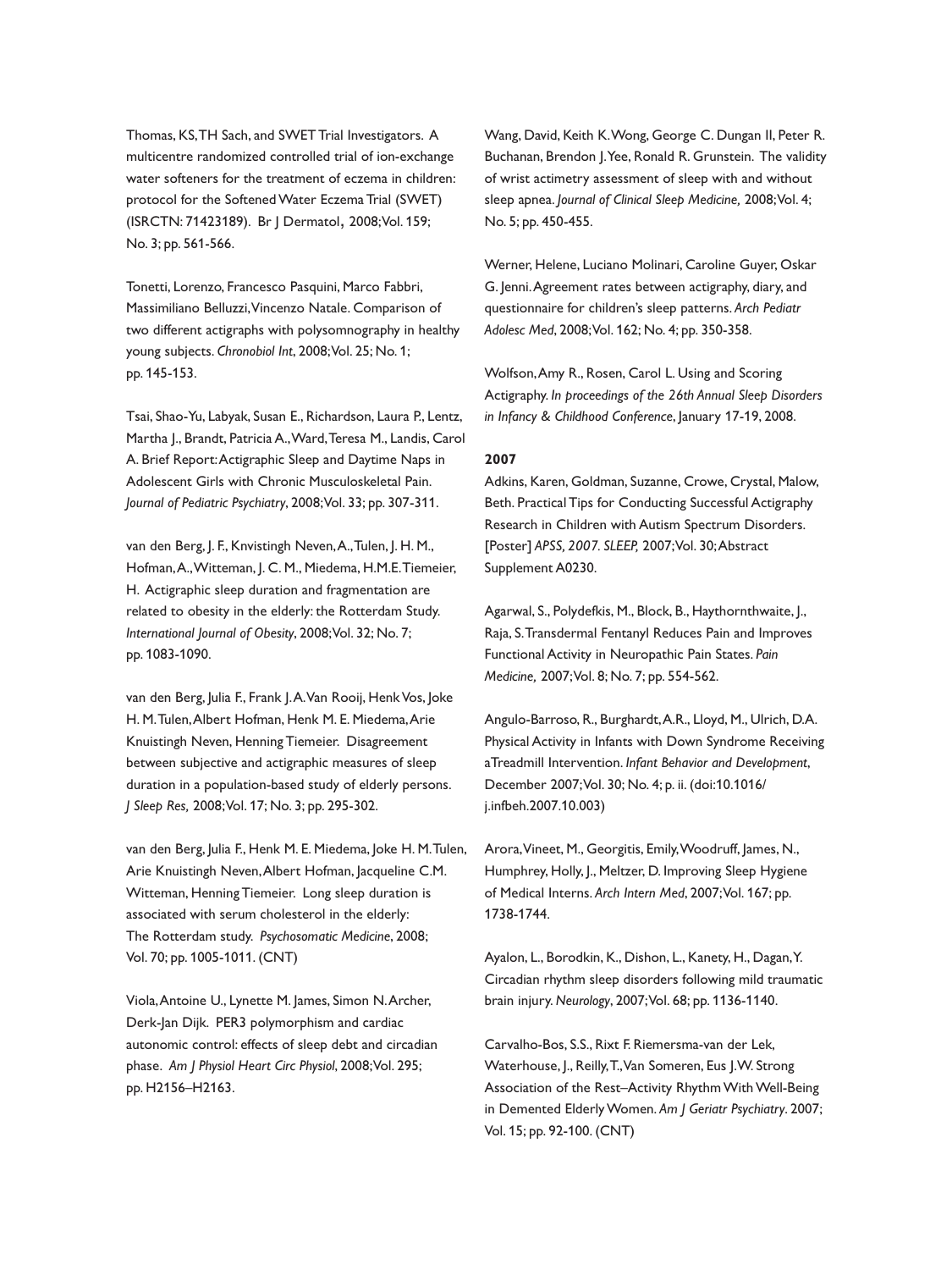Caumo,Wolnei,Torres, Fernanda, Moreira, Nivio L., Jr, Auzani, Jorge A. S., Monteiro, Cristiano A., Londero, Gustavo, Ribeiro, Diego F. M., Hidalgo, Maria Paz L. The clinical impact of preoperative melatonin on postoperative outcomes in patients undergoing abdominal hysterectomy. *Anesth Analg*, 2007;Vol. 105; No. 5; pp. 1263-1271.

Cuevas, Ramon, F., Marzec, Mary, Howard, Peter, Crowe, Crystal, Reed, Hannah, Malow, Beth,A. Does Actigraphy Provide aValid Measure of Overnight Sleep in Children with Autism Spectrum Disorders? [Poster] *SLEEP*, 2007; Vol. 30.

Fox, Niall, Heneghan, C., Gonzalez, M., Shouldice, R., de Chazal, P.An Evaluation of a Non-contact Bimotion Sensor with Actimetry.Annual Conference of the IEEE (*Engineering in Medicine and Biology Science*,August 22-26, 2007; pp. 2664-2668.

Friedman, L.F., Zeitzer, J.M., Lin, L., Hoff, D., Mignot, E., Peskind, E.R.,Yesavage, J.A. In Alzheimer disease, increased wake fragmentation found in those with lower hypocretin-1. Neurology, 2007;Vol. 68; pp. 793-794.

Gibbs, Michelle, Hampton, Shelagh, Morgan, L.,Arendt, J. Predicting Circadian Response to Abrupt Phase Shift: 6 Sulphatoxymelatonin Rhythms in Rotating Shift Workers Offshore. *J Biol Rhythms*, 2007;Vol. 22; p. 368.

Gironda, R.J., Lloyd, J., Clark, M.E.,Walker, R.L. Preliminary Evaluation of the Reliability and Criterion Validity of the Actiwatch-Score. *Journal of Rehabilitation Research & Development*, 2007;Vol. 44; No. 2; pp. 223-230.

Goldman, S.E., Stone, Katie, L.,Ancoli-Israel, S., Blackwell, T., Ewig, S.K., Boudreau, R., Cauley, J.A., Hall, M., Matthews, K.A., Newman,A.B. Poor Sleep is Associated with Poorer Physical Performance and Greater Functional Limitations in OlderWomen. *SLEEP*, 2007;Vol. 30; No. 10; pp. 1317- 1324.

Goulet, Genevieve, Mongrain,V., Desrosiers, C., Paquet, J., Dumont, M. Daily Light Exposure in Morning-Type and Evening-Type Individuals. *Journal of Biological Rhythms*, 2007;Vol. 22; p. 151.

Gruber, Reut, Grizenko, Natalie, Schwartz, G., Bellingham, Johanne, Guzman, Rosherrie, Joober, Ridha. Performance on the Continuous Performance Test in Children with ADHD Is Associated with Sleep Efficiency. *SLEEP*, 2007; Vol. 30; No. 8; pp. 1003-1009.

Hacker, Eileen Danaher, Ferrans, Carol Estwing. Ecological Momentary Assessment of Fatigue in Patients Receiving Intensive Cancer Therapy. *J of Pain and Symptom Management*, 2007;Vol. 33, No. 3; pp. 267-275. (doi:10.1016/j.jpainsymman.2006.08.007)

Hyde, M., O'Driscoll, D.M., Binette, S., Galang, C.,Tan, S.K., Verginis, N., Davey, M.J., Horne, R.S.Validation of actigraphy for determining sleep and wake in children with sleep disordered breathing. J Sleep Res, June 1, 2007; Vol. 16; No. 2;pp. 213-216.

Ivanov, Plamen Ch., Kun Hu, Michael F. Hilton, Steven A. Shea, H. Eugene Stanley. Endogenous circadian rhythm in human motor activity uncoupled from circadian influences on cardiac dynamics. *PNAS*. December 26, 2007;Vol. 104; No. 52; pp. 20702-20707. (doi:10.1073/pnas.0709957104)

James, Francine, O., Cermakian, N., Boivin, D.B. Circadian Rhythms of Melatonin, Cortisol, and Clock Gene Expression During Simulated Night Shift Work. SLEEP, 2007;Vol. 30; No. 11; pp. 1427-1436.

Knutson, Kristen L., Rathouz, P.J.,Yan, Lijing L., Liu, K., Lauderdale, D.S. Intra-Individual Daily and Yearly Variability in Actigraphically Recorded Sleep Measures: the CARDIA Study. *SLEEP*, 2007;Vol. 30; No. 6.

Kohyama, Jun. Early rising children are more active than late risers. *Neuropsychiatric Disease and Treatment,* 2007; Vol. 3; No. 6; pp. 1-5.

Lee, D., Morgan, K., Lindesay, J. Effect of institutional respite care on the sleep of people with dementia and their primary caregivers. *J Am Geriatr Soc*, February 1, 2007; Vol. 55; No. 2; pp. 252-258. (CNT)

Morgenthaler,T.,Alessi, C., Friedman, L., Owens, J., Kapur, V., Boehlecke, B., Brown,T., Chesson,A., Coleman, J., Lee-Chiong,T., Pancer, J., Swick,T. Practice Parameters for the Use of Actigraphy in the Assessment of Sleep and Sleep Disorders:An Update for 2007. *SLEEP*, 2007;Vol. 30; No. 4;pp. 519-529.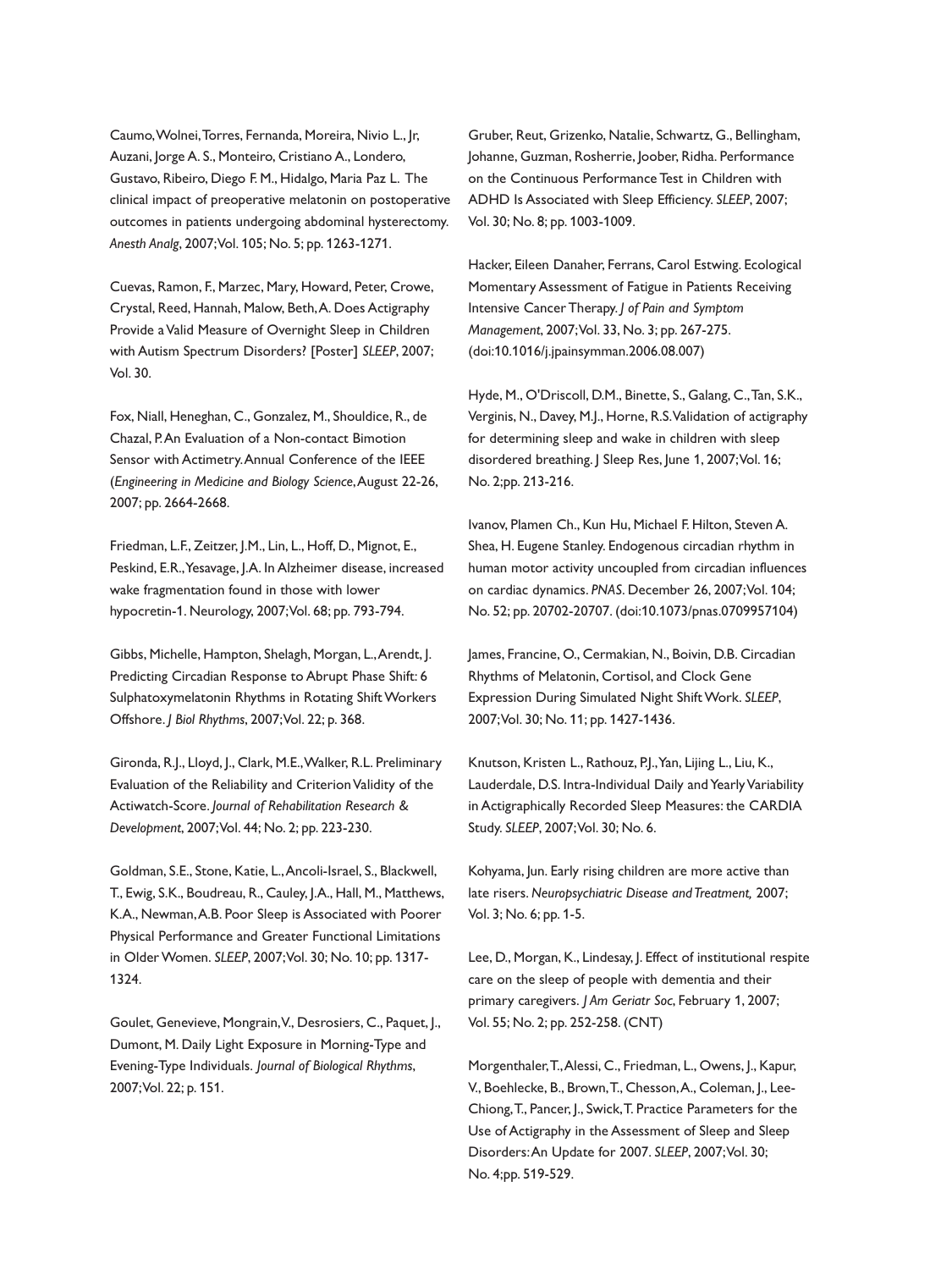Morgenthaler,T., et al. Practice Parameters for the Clinical Evaluation and Treatment of Circadian Rhythm Sleep Disorders. *SLEEP,* 2007;Vol. 30; No. 11; pp. 1445-1459.

Paquet, J., Kawinska, A., Carrier, J. Wake Detection Capacity of Actigraphy during Sleep. *SLEEP,* 2007;Vol. 30; No. 10; pp. 1362-1369.

Rowlands,AnnV.Accelerometer assessment of physical activity in children: an update. *Pediatric Exercise Science*, 2007;Vol. 19; pp. 252-266.

Rufiange, M., Beaulieu, C., Lachapelle, P., Dumont, M. Circadian Light Sensitivity and Rate of Retinal Dark Adaptation in Indoor and OutdoorWorkers. *J of Bio Rhythms*, October 2007;Vol. 22; No. 5; pp. 454-457.

Sack, B., et al. Circadian Rhythm Sleep Disorders: Part I, Basic Principles, ShiftWork and Jet Lag Disorders. *SLEEP*, 2007;Vol. 30; No. 11; pp. 1460-1483.

Sack, B., et al. Circadian Rhythm Sleep Disorders: Part II, Advanced Sleep Phase Disorder, Delayed Sleep Phase Disorder, Free-Running Disorder, and Irregular Sleep-Wake Rhythm. *SLEEP*, 2007;Vol. 30; No. 11; pp. 1484-1501.

Schabus, M., Dang-Vu,T.T.,Albouy, G., Boly, M., Carrier, J., Darsaud,A., Degueldre, C., Desseilles, M., Gais, S., Phillips, C., Rauchs, G., Schnakers, C., Sterpenich,V.,Vandewalle, G., Luxen,A., Maquet, P. Hemodynamic cerebral correlates of sleep spindles during human non-rapid eye movement sleep. *PNAS*. published August 1, 2007;Vol. 104; No. 32; pp.13164-13169. (CNT)

So, K.,Adamson,T.M., Horne, R.S.The use of actigraphy for assessment of the development of sleep/wake patterns in infants during the first 12 months of life. *J Sleep Res*, June 1, 2007;Vol. 16; No. 2; pp. 181-187.

Tsai, S.,Thomas, K. Circadian Ambient Light and Activity Patterns in Mothers and Infants. *SLEEP*, 2007;Vol. 30; Abstract Supplement, p.A64.

Ueno-Towatari,T., Norimatsu, K., Blazejczyk, K.,Tokura, H., Morita,T. SeasonalVariations of Melatonin Secretion in Young Females under Natural and Artificial Light Conditions in Fukuoka, Japan. *Journal of Physiological Anthropology*, 2007;Vol. 26; pp. 209-215.

van den Berg, Julia F.,Tulen, Joke H.M., Neven,Arie Knuistingh, Hofman,Albert, Miedema, Henk M.E., Witteman, Jacqueline C.M.,Tiemeier, Henning. Sleep Duration and Hypertension are not associated in the elderly. *Hypertension*, 2007;Vol. 50; p. 585. (Published online before print July 16, 2007, doi:10.1161/ Hypertensionaha.107.092585) (CNT)

Vandewalle, G., Gais, S., Schabus, M., Balteau, E., Carrier, J., Darsaud,A., Sterpenich,V.,Albouy, G., Dijk, D.J., Maquet, P. Wavelength-Dependent Modulation of Brain Responses to aWorking Memory Task by Daytime Light Exposure. *Cerebral Cortex*, 2007. (doi:10.1093/cercor/bhm007) (CNT)

Wulff, K., Bayle, F., Hajak, G., Gonzalez,A.L., Smeraldi, E., Rybakowski, J., Laigle, L., Kasper, S. Exploratory study of actigraphic and psychometric measures in depressed patients included in a RCT with agomelatine or sertraline. [Poster] (CNT)

#### **2006**

Anderson, C., Horne, J.A. Sleepiness enhances distraction during a monotonous task. *SLEEP*, 2006;Vol. 29; No. 4; pp.573-576. (CNT)

Arendt, Josephine, Middleton, B.,Williams, P., Francis, G., Luke, C. Sleep and Circadian Phase in a Ship's Crew. *Journal of Biological Rhythms*, 2006;Vol. 21; No. 3; pp. 214- 221. (CNT)

Arora,Vineet, Dunphy, C., Chang,VivianY.,Ahmad, F., Humphrey, Holly J., Meltzer, D.The Effects of On-Duty Napping on Intern Sleep Time and Fatigue. *American College of Physicians*;Annals of Internal Medicine, June 6, 2006;Vol. 144; No. 11; pp. 792-798.

Berlin,A.A., Kop,W.J., Deuster, P.A. Depressive Mood Symptoms and Fatigue after ExerciseWithdrawal: The Potential Role of Decreased Fitness. *Psychosomatic Medicine,* 2006;Vol. 68; pp. 224-230.

Brink, Mark, Muller, Christopher H., Schierz, Christoph. Contact-free measurement of heart rate, respiration rate, and body movements during sleep. *Behavior Research Methods*, 2006;Vol. 38; No. 3; pp. 511-521. (CNT)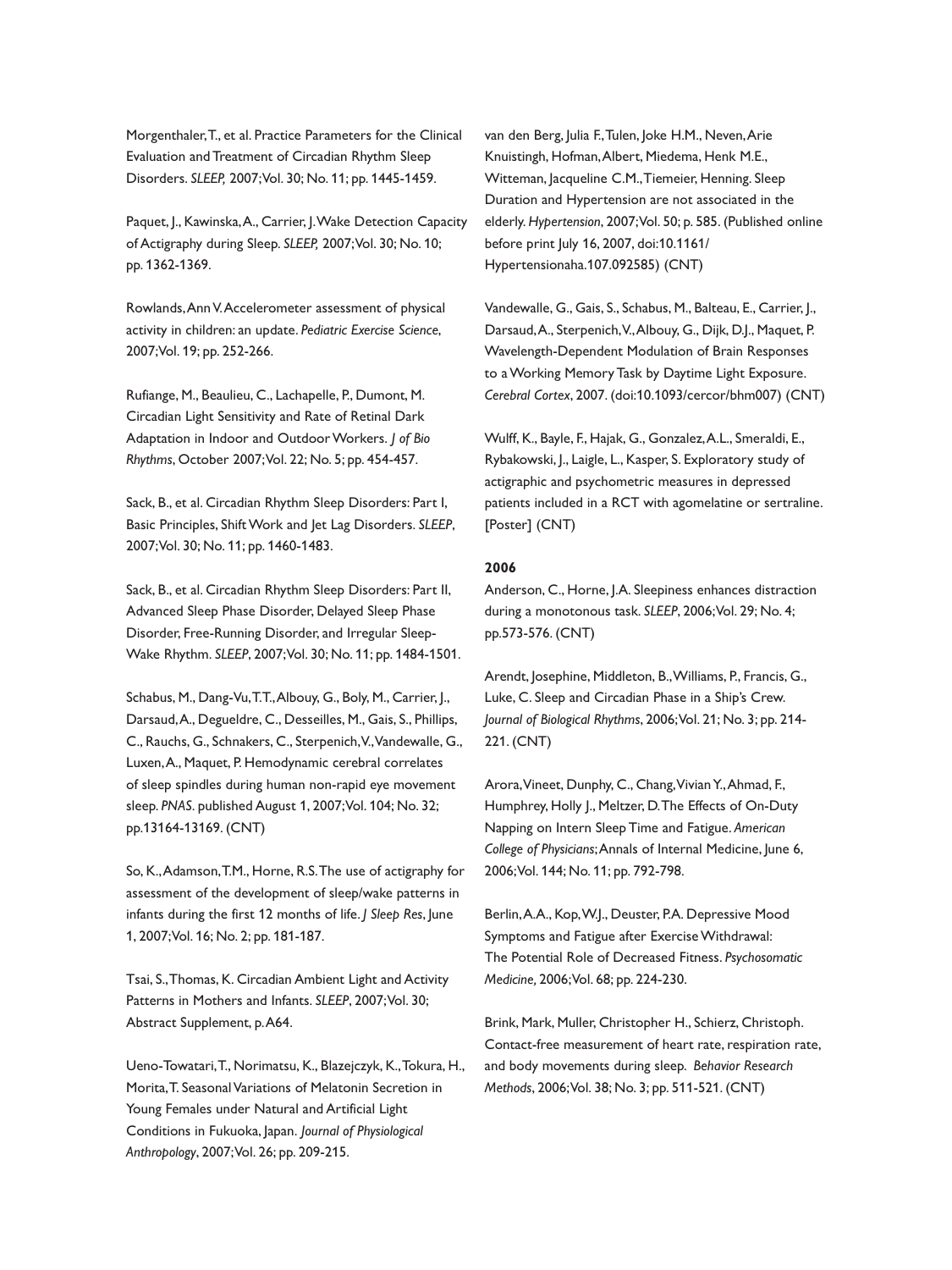Bjorvatn, B., Stangenes, K., Oyane, N., Forberg, K., Lowden, A., Holsten, F.,Akerstedt,T. Subjective and Objective Measures of Adaption and Readaptation to Night Work on an Oil Rig in the North Sea. *SLEEP*, 2006;Vol. 29; No. 6; pp.821-829. (CNT)

Burgess, H.J., Eastman, C.I. Short Nights Reduce Light-Induced Circadian Phase Delays in Humans. *SLEEP*, 2006; Vol. 29; No. 1; pp. 25-30.

DeVries, S.I., Bakker, I., Hopman-Rock, M., Hirasing, R.A., van Mechelen,W. Clinimetric review of motion sensors in children and adolescents. *Journal of Clinical Epidemiology*, 2006;Vol. 59; No. 7; pp. 670-680.

Farrow,Tom F.D., Hunter, M.D., Haque, R., Spence, S.A. Modafinil and unconstrained motor activity in schizophrenia. Double-blind crossover placebo-controlled trial. *British Journal of Psychiatry*, 2006;Vol. 189; pp. 461-462. (doi:10.1192/bjp.bp.105.017335) (CNT)

Feinberg, Irwin, Higgins, L.M., Khaw,W.Y., Campbell, I.G. The adolescent decline of NREM delta, an indicator of brain maturation, is linked to age and sex but not to pubertal stage. *Am J Physiol Regul Integr Comp Physiol*, 2006; Vol. 2091; pp. R1724-R1729.

Hacker, Eileen, Ferrans, C.,Verlen, E., Ravandi, F., van Besien, Gelms, J., Dieterle, N. Fatigue and Physical Activity in Patients Undergoing Hematopoietic Stem Cell Transplant. *Oncology Nursing Program*, 2006;Vol. 33; No. 3; pp. 614- 624. (doi: 10.1188/06.ONF.614-624)

Hare, D.J., Jones, S., Evershed, K.A comparative study of circadian rhythm functioning and sleep in people with Asperger syndrome. *The National Autistic Society*, 2006;Vol. 10; No. 6; pp. 565-575.

Hare, D.J., Jones, S., Evershed, K. Objective investigation of the sleep-wake cycle in adults with intellectual disabilities and autistic spectrum disorders. *Journal of Intellectual Disability Research*, October 2006;Vol. 50; No. 10; pp. 701-710.

Hoekert, M., et al. Comparison Between Informant-Observed and Actigraphic Assessments of Sleep-Wake Rhythm Disturbances in Demented Residents of Homes for the Elderly. *Am J Psychiatry*, 2006;Vol. 14; No. 2; pp. 104-111. (CNT)

Jenni, O.G., Deboer,T.,Achermann, P. Development of the 24-h rest-activity pattern in human infants. *Infant Behavior and Development*, 2006;Vol. 29; pp. 143-152.

Kaida, K.,Takahashi, M., Haratani,T., et al. Indoor exposure to natural bright light prevents afternoon sleepiness. *SLEEP*, 2006;Vol. 29; No. 4; pp. 462-469.

Kordas, Katarzyna, Siegel, Emily H., Katz, Joanne, LeClerq, Steven C., Khatry, Subarna K.,Tielsch, James, Stoltzfus, Rebecca J. Nutritional status, sleep patterns, and nighttime activity in Nepali infants. *The FASEB Journal*, 2006;Vol. 20; No. 20; p.A1050.

Landolt, H.P., Glatzel, M., Blattler,T.,Achermann, P., Roth, C., Mathis, J.,Weiss, J.,Tobler, I.,Aguzzi,A., Bassetti, C.L. Sleep-wake disturbances in sporadic Creutzfeldt-Jakob disease. *Neurology*, 2006;Vol. 66; pp. 1418-1424. (CNT)

Lauderdale, D.S., Knutson, K.L.,Yan, L.L., Rathouz, P.J., Hulley, S.B., Sidney, S. Liu, K. Objectively Measured Sleep Characteristics among Early-Middle-Aged Adults:The CARDIA Study.American Journal of *Epidemiology*, 2006; Vol. 164; No. 1; pp. 5-16. (doi: 10.1093/aje.kwj199)

Lewy, Alfred J., Bryan J. Lefler, Jonathan S. Emens, Vance K. Bauer. The circadian basis of winter depression. *PNAS*, 2006;Vol. 103; No. 19; pp. 7414 - 7419.

Lichstein, K.L., Stone, K.C., Donaldson, J., Nau, S.D., Soeffing, J.P., Murray, D. Lester, K.,Aguillard, N.Actigraphy Validation with Insomnia. *SLEEP,* 2006;Vol. 29; No. 2; pp. 232-239.

McKay, Sandra,Angulo-Barroso, Rosa M. Longitudinal Assessment of Leg Motor Activity & Sleep Patterns in Infants with and without Down Syndrome. *Infant Behav Dev*,April 2006;Vol. 29; No. 2; pp. 153-168.

Nindl, B.C., Rarick, K.R., Castellani, J.W.,Tuckow,A.P., Patton, J.F.,Young,A.J., Montain, S.J.Altered secretion of growth hormone and luteinizing hormone after 84 h of sustained physical exertion superimposed on caloric and sleep restriction. *Journal of Applied Physiology*, 2006;Vol. 100; pp. 120-128. (doi:10.1152/japplphysiol.01415.2004)

Revell,V., Burgess, H., Gazda, C., Smith, M., Fogg, L., Eastman, C.Advancing circadian rhythms with afternoon melatonin and morning intermittent bright light. *Journal of Clinical Endocrinology & Metabolism*, 2006;Vol. 91; No. 1; pp. 54-59.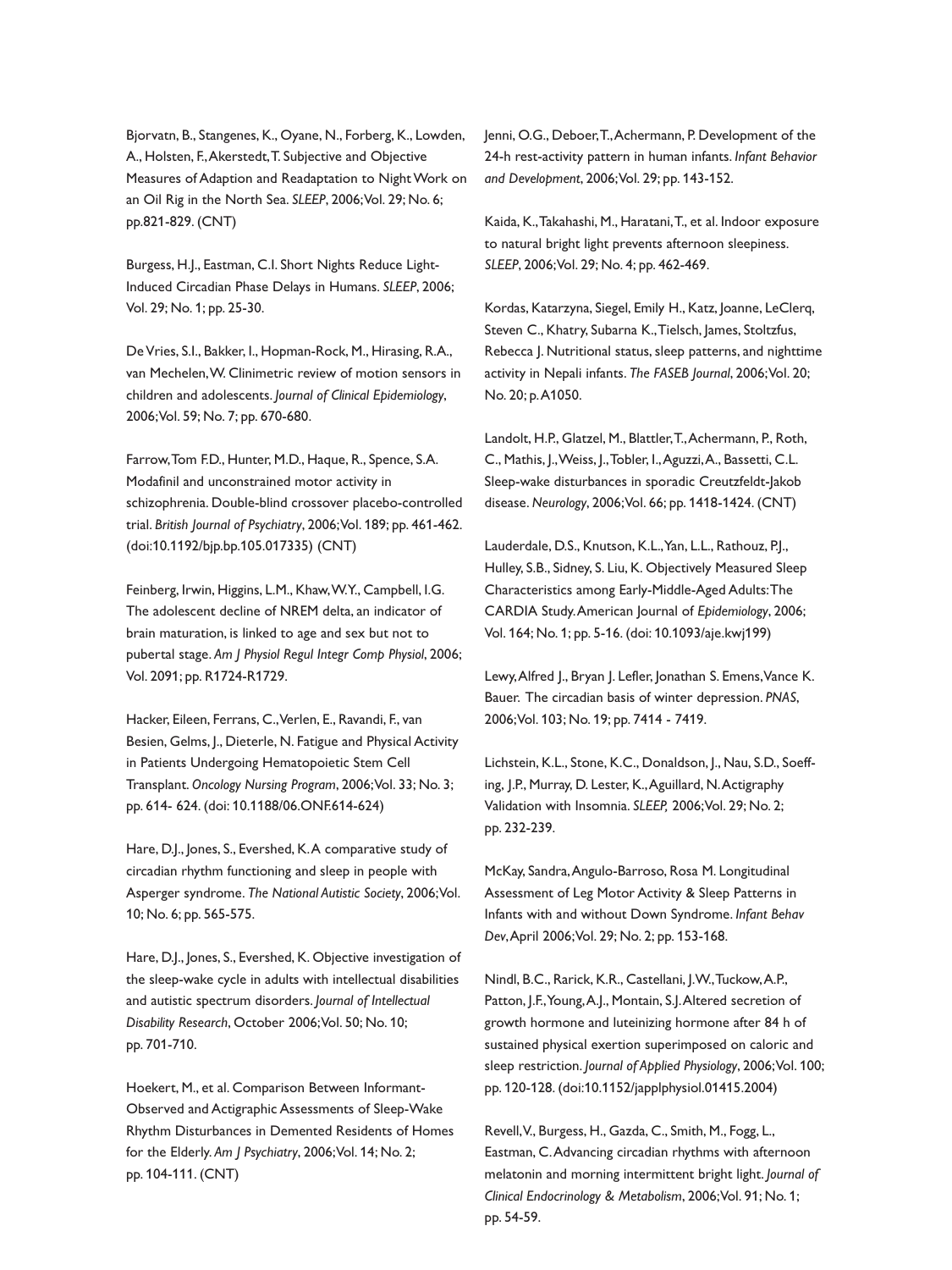Rosekind, Mark R., Kevin B. Gregory, Melissa M. Mallis. Alertness management in aviation operations: enhancing performance and sleep. *Aviation, Space and Environmental Medicine*, 2006;Vol. 77; No. 12; pp. 1256-1265.

Schweitzer, Paula K., Randazzo,Angela C., Stone, Kara, Erman, Milton M.D.,Walsh, James K. Laboratory and field studies of naps and caffeine as practical countermeasures for sleep wake problems associated with night work. *SLEEP*, 2006;Vol. 29; No. 1; pp. 39-50.

Signal,T.L., Gale, J., Gander, P.H. Sleep Measurement in Flight Crew: Comparing Actigraphic and Subjective Estimates to *Polysomnography. Sleep Diagnosis and Therapy*, April-May 2006;Vol. 1; No. 3; pp. 25-30.

Sivertsen, B., Omvik, S.O., Havik, O.E., Pallesen, Stale, Bjorvatn, B., Nielsen, G.H., Straume, S., Nordhus, I.H.A Comparison of Actigraphy and Polysomnography in Older Adults treated for Chronic Primary Insomnia. *SLEEP*, 2006; Vol. 29; No. 10; pp. 1353-1358. (CNT)

van Dongen, Hans P.A., John A. Caldwell, Jr., J. Lynn Caldwell. Investigating systematic individual differences in sleep-deprived performance on a high-fidelity flight simulator. *Behavior Research Methods*, 2006;Vol. 38; No. 2; pp. 333-343.

Wright, Kenneth P. Jr., Hull, J.T., Hughes, R.J., Ronda, J.M., Czeisler, C.A. Sleep andWakefulness Out of Phase with Internal Biological Time Impairs Learning in Humans. *Journal of Cognitive Neuroscience*, 2006;Vol. 18; pp. 508-521.

Wyatt, J.K., Stepanski, E.J., Kirkby, J. Circadian Phase in Delayed Sleep Phase Syndrome: Predictors and Temporal Stability across Multiple Assessments. *SLEEP*, 2006;Vol. 29; No. 8; pp. 1075-1080.

#### **2005**

Ancoli-Israel, S.,Amatniek, J.,Ascher, S., Sadik, K., Ramaswamy, K. Effects of Galantamine versus Donepezil on sleep in patients with mild to moderate Alzheimer disease and their caregivers. *Alzheimer Dis Assoc Disord*, October-December 2005;Vol. 19; No. 4.

Arendt, J.Todd, Judith Owens, Megan Crouch, Jessica Stahl, Mary A. Carskadon. Neurobehavioral performance of residents after heavy night call vs. after alcohol ingestion. *JAMA*, 2005;Vol. 294; pp. 1025-1033.

Benloucif, S., M.J. Guico, K.J. Reid, L.F.Wolfe, M. L'Hermite-Balériaux, P.C. Zee. Stability of melatonin and temperature as circadian phase markers and their relation to sleep times in humans. *J Biol Rhythms*, 2005;Vol. 20; pp. 178-188.

Burgess, Helen J., Charmane I. Eastman. Short nights attenuate light-induced circadian phase advances in humans. J Clin. Endocrinology & Metabolism, 2005;Vol. 90; No. 8; pp. 4437-4440.

Comella, Cynthia L., Mary Morrissey, Kimberly Janko. Nocturnal activity with nighttime pergolide in Parkinson disease:A controlled study using actigraphy. *Neurology*, 2005;Vol. 64; No. 8; pp. 1450-1451.

Eastman, C.I., J. Gazda, H.J. Burgess, S.J. Crowley, L.F. Fogg. Advancing circadian rhythms before eastward flight:A strategy to prevent or reduce jet lag. *SLEEP*, 2005;Vol. 28; No. 1; pp. 33-44.

Emens, Jonathan S.,Alfred J. Lewy, Bryan J. Lefler, Robert L. Sack. Relative coordination to unknown "Weak Zeitgebers" in free-running blind individuals. *J Biol Rhythms*, 2005; Vol. 20; No. 2; pp. 159-167.

Evangelista, Lorraine S., Dracup, Kathleen, Doering, Lynn, Moser, Debra K., Kobashigawa, Jon. Physical Activity Patterns in Heart TransplantWomen. *J of Cardiovascular Nursing*, 2005;Vol. 20; No. 5; pp. 334-339.

Firrincieli,V., Keller,A., Ehrensberger, R., Platts-Mills, J., Shufflebarger, C., Geldmaker, B., Platts-Mills,T. Decreased physical activity among headstart children with a history of wheezing: use of an accelerometer to measure activity. *Pediatric Pulmonology*, July 2005;Vol. 40; No. 1; pp. 57-63

Grap, Mary Jo,Todd Borchers, Cindy L. Munro, R.K. Elswick, Jr., Curtis N. Sessler.Actigraphy in the critically ill: Correlation with activity, agitation, and sedation. *Amer. J of Critical Care*, 2005;Vol. 14; No. 1; pp. 52-60.

.

Jean-Louis, G., Kripke, D.F., Elliott, J.A., Zizi, F.,Wolintz, A.H., Lazzaro, D.R. Daily illumination exposure and melatonin: influence of ophthalmic dysfunction and sleep duration. *Journal of Circadian Rhythms*, 2005;Vol. 3; p. 13. (doi:10.1186/1740-3391-3-13)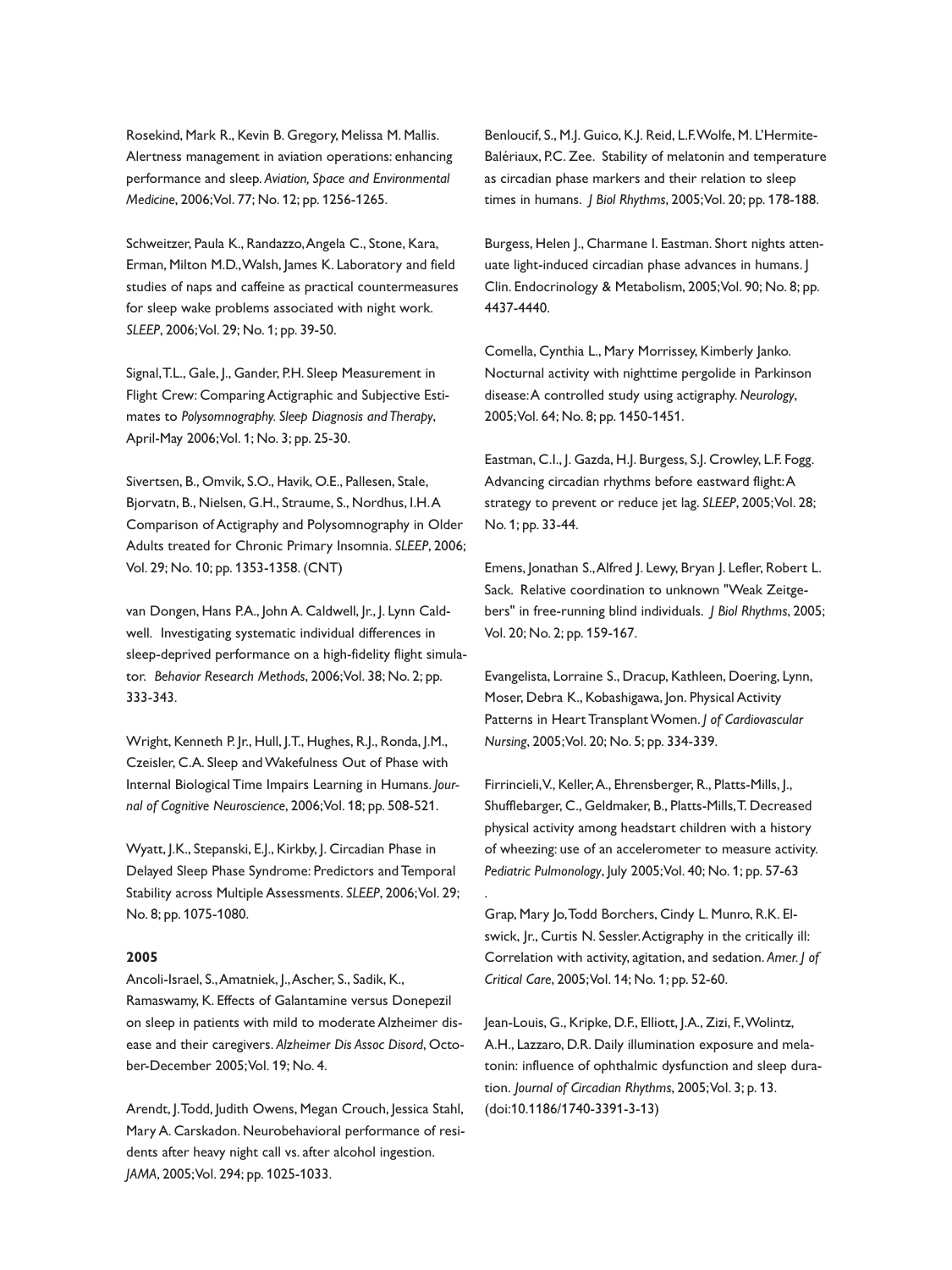Kawinska,A., Dumont, M., Selmaoui, B., Paquet, J., Carrier, J.Are modifications of melatonin circadian rhythm in the middle years of life related to habitual patterns of light exposure? *Journal of Biological Rhythms*, 2005;Vol. 20; No. 5; pp. 451-460.

King, M.A., M.O. Jaffre, E. Morrish, J.M. Shneerson, I.E. Smith.The validation of a new actigraphy system for the measurement of periodic leg movements in sleep. *Sleep Medicine*, 2005;Vol. 6; No. 4; pp. 1-7.

Kohn, L., C.A. Espie. Sensitivity and specificity of measures of the insomnia experience: a comparative study of psychophysiologic insomnia, insomnia associated with mental disorder and good sleepers. *SLEEP*, 2005;Vol. 28; No. 1; pp. 104-112.

Kop,Willem J.,Angela Lyden,Ali A. Berlin, Kirsten Ambrose, Cara Olsen, Richard H. Gracely, David A.Williams, Daniel J. Clauw.Ambulatory monitoring of physical activity and symptoms in fibromyalgia and chronic fatigue syndrome. *Arthritis & Rheumatism*, 2005;Vol. 52; No. 1; pp. 296-303.

Leonhardt, Steffen. Personal Healthcare Devices. *Chapter 1.5 in Proceedings of the December 2004 Philips Symposium on Hardware Technology Drivers of Ambient Intelligence.*

McCrae, Christina S., Meredeth A. Rowe, Candece G. Tierney, Natalie D. Dautovich,Allison L. DeFinis, Joseph P.H. McNamara. Sleep complaints, subjective and objective sleep patterns, health, psychological adjustment, and daytime functioning in community-dwelling older adults. J. Gerontol. B. Psychol. *Sci. Soc. Sci*, 2005;Vol. 60; pp. P182- P189.

Miller, Nita Lewis, Shattuck, Lawrence, G. Sleep Patterns of Young Men andWomen Enrolled at the United States Military Academy: Results fromYear 1 of a 4-Year Longitudinal Study. *Sleep*, 2005;Vol. 28; No. 7; p. 837.

Mongrain,Valerie, Carrier, Julie, Dumont, Marie. Chronotype and Sex Effects on Sleep Architecture and Quantitative Sleep EEG in HealthyYoung Adults. *Sleep*, 2005;Vol. 28; No. 7; p. 819.

Penev, Plamen, Karine Spiegel,Teresa Marcinkowski, Eve Van Cauter. Impact of carbohydrate-rich meals on plasma epinephrine levels: Dysregulation with aging. J. Clin. *Endocrinology & Metabolism*, 2005. (10.1210/jc.2005-0415)

Redeker, N., Hilkert, R. Sleep and Quality of Life in Stable Heart Failure. *Journal of Cardiac Failure*, 2005;Vol. 11; No. 9; pp. 700-705.

Rumble, M.E., Keefe, F.J., Edinger, J.D., Porter, L.S., Garst, J.L.A pilot study investigating the utility of the cognitivebehavioral model of insomnia in early-stage lung cancer patients. *J Pain Symptom Manage*,Aug. 2005;Vol. 30; No. 2; pp. 160-169.

So, K., Buckley, P.,Adamson,T.M., Horne, R.S.Actigraphy correctly predicts sleep behavior in infants who are younger than six months, when compared with polysomnography. *Pediatr Res*, Oct. 2005;Vol. 58; No. 4; pp. 761-765.

Tworoger, Shelley S., Scott Davis, MichaelV.Vitiello, Martha J. Lentz,Anne McTiernan. Factors associated with objective (actigraphic) and subjective sleep quality in young adult women. *Journal of Psychosomatic Research*, 2005;Vol. 59; pp. 11-19.

Van der Heijden, Kristiaan B., Marcel G. Smits, Eus J.W.Van Someren,W. Boudewijn Gunning. Prediction of melatonin efficacy by pretreatment dim light melatonin onset in children with idiopathic chronic sleep onset insomnia. *J Sleep Res*, 2005;Vol. 14; pp. 187-194.

Winkler, Dietmar, Edda Pjrek, Nicole Praschak-Rieder, Matthaus Willeit, Lukas Pezawas, Anastasios Konstantinidis, Jurgen Stastny, Siegfried Kasper.Actigraphy in patients with seasonal affective disorder and healthy control subjects treated with light therapy. *Biol. Psychiatry*, 2005;Vol. 58; pp. 331-336.

#### **2004**

Armitage, R., Hoffmann, R., Emslie, G., Rintelman, J., Moore, J., Lewis, K. Rest-activity cycles in childhood and adolescent depression. *J.Am. Child Adolesc.* Psychiatry, 2004; Vol. 43; No. 6; pp. 761-769.

Attarian, Hrayr P., K.M. Brown, S.P. Duntley, J.D. Carter, A.H. Cross.The relationship of sleep disturbances and fatigue in multiple sclerosis. *Arch Neurol*, 2004;Vol. 61; No. 4; pp. 525-528.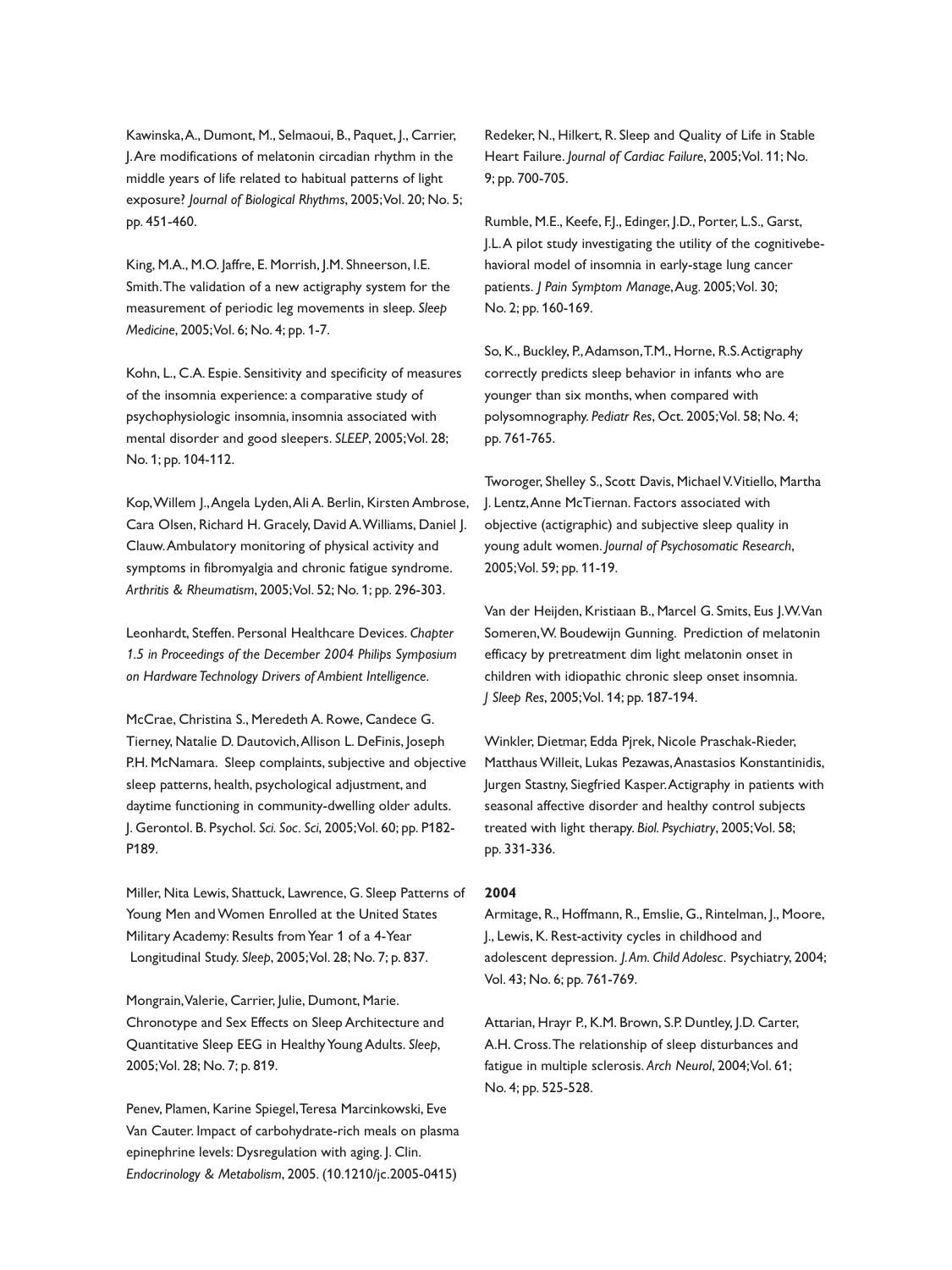Benloucif, S., L. Orbeta, R. Ortiz, I. Janssen, S.I. Finkel, J. Bliberg, P.C. Zee. Morning or evening activity improves neuropsychological performance and subjective sleep quality in older adults. *SLEEP*, 2004;Vol. 27; No. 8; pp. 1542-1551.

Benson, K., Friedman, L., Noda,A.,Wicks, D.,Wakabayashi, E.,Yesavage, J.The measurement of sleep by actigraphy: direct comparison of 2 commercially available actigraphs in a nonclinical population. *Sleep*, 2004;Vol. 27; No. 5; pp. 986-989.

Bruck, Dorothy, Sharnie Reid, Jefoon Kouzma, Michelle Ball. The effectiveness of different alarms in waking sleeping children. In: *Proceedings of the 3rd International Symposium on Human Behaviour in Fire*, 2004.

Burgess, H.J., Eastman, C.I. Staying up late phase delays the human circadian clock. *SLEEP,* 2004;Vol. 27;Abstract 148.E; p.A67.

Cook, K.G., Lichstein, K.L., Donaldson, J., Nau, S.D., Lester, K.W.,Aguillard, R.N.An exploratory validation of actigraphic measures of insomnia. *SLEEP,* 2004;Vol. 27; Abstract 605.L; p.A270.

Edinger, J.D., Means, M.K., Stechuchak, K.M., Olsen, M.K. A pilot study of inexpensive sleep-assessment devices. *Behavioral Sleep Medicine*, 2004;Vol. 2; No. 1; pp. 41-49.

Fridel, K.W., Cousins, J.C., McKnight, P.E., Bootzin, R.R.A multitrait-multimethod analysis of sleep log and actigraphy assessment in adolescents recovering from substance abuse. *SLEEP,* 2004;Vol. 27;Abstract 831.R; p.A371.

Gaina,Alexandru, Michikazu Sekine, Xiaoli Chen, Shimako Hamanishi, Sadanobu Kagamimori. Sleep parameters recorded by Actiwatch in elementary school children and junior high school adolescents: schooldays vs weekends. *Sleep and Hypnosis*, 2004;Vol. 6; No. 2; pp. 65-76.

Gaina,A., Sekine, M., Chen, X., Hamanishi, S., Kagamimori, S.Validity of child sleep diary questionnaire among junior high school children. *J Epidemiol*, Jan. 2004;Vol. 14; No. 1; pp. 1-4.

George, C.F., Saxena,A. Sleepiness and performance in a cohort of medical residents. *SLEEP*, 2004;Vol. 27;Abstract 921.U; p.A412-A413.

Gossel-Symank, R., Grimmer, I., Korte, J., Siegmund, R. Actigraphic monitoring of the activity-rest behavior of preterm and full-term infants at 20 months of age. *Chronobiol Int*, 2004;Vol. 21; No. 4-5; pp. 661-671.

Gronfier, C.,Wright, K., Kronauer, R., Jewett, M., Czeisler, C. Efficacy of a single sequence of intermittent bright light pulses for delaying circadian phases in humans. *ALP Endocrinology and Metabolism*, 2004;Vol. 287; p. E174- E181.

Gschliesser,V., Frauscher, B., Kunz, K., Brandauer, E., Ulmer, H., Poewe,W., Hogl, B.Actigraphy for PLM detection: A validation study with polysomnography. *SLEEP*, 2004; Vol. 27;Abstract 660.N; p.A295.

Hoffmann, R., Emslie, G., Thompson, J., Rintelmann, J., Armitage, R.The relationship between actigraphy and polysomnography in healthy children and adolescents. *SLEEP*, 2004;Vol. 27;Abstract 816; p.A365.

Kim, R., Zhang, J., Mayleben, D., Roth,A., Corser, B., Nandy, P., Harris, S., Perhach, J. Dose and time dependent discrimination of daytime sleepiness measured by Multiple Sleep Latency Test (MSLT), Psychomotor Performance Tests (PPT), and Stanford Sleepiness Scale (SSS) after a single AM administration of a sedative hypnotic drug. *SLEEP* 27: Abstract 109, p.A49.

Knutson, K.L.,Yan, L.L., Rathouz, P.J., Liu, K., Lauderdale, D.S. Comparison of self-reported and objectivelymeasured sleep duration in a population-based cohort study. *SLEEP*, 2004;Vol. 27;Abstract 890.U; p.A398-399.

Korte, J., Hoehn,T., Siegmund, R.Actigraphic recordings of activity-rest rhythms of neonates born by different delivery modes. *Chronobiol Int*, 2004;Vol. 21; No. 1; pp. 95-106.

Lauderdale, D.S., Knutson, K.L.,Yan, L.L., Rathouz, P.J., Liu, K. Objective sleep duration and latency in a population-based study of middle-aged adults. *SLEEP*, 2004; Vol. 27;Abstract 888.U; p.A397-A398.

Lee, J.H., R. Friedland, P.J.Whitehouse, J.I.Woo. Twentyfour-hour rhythms of sleep-wake cycle and temperature in Alzheimer's Disease. *J. of Neuropsychiatry Clin Neurosci*, 2004;Vol. 16; pp. 192-198.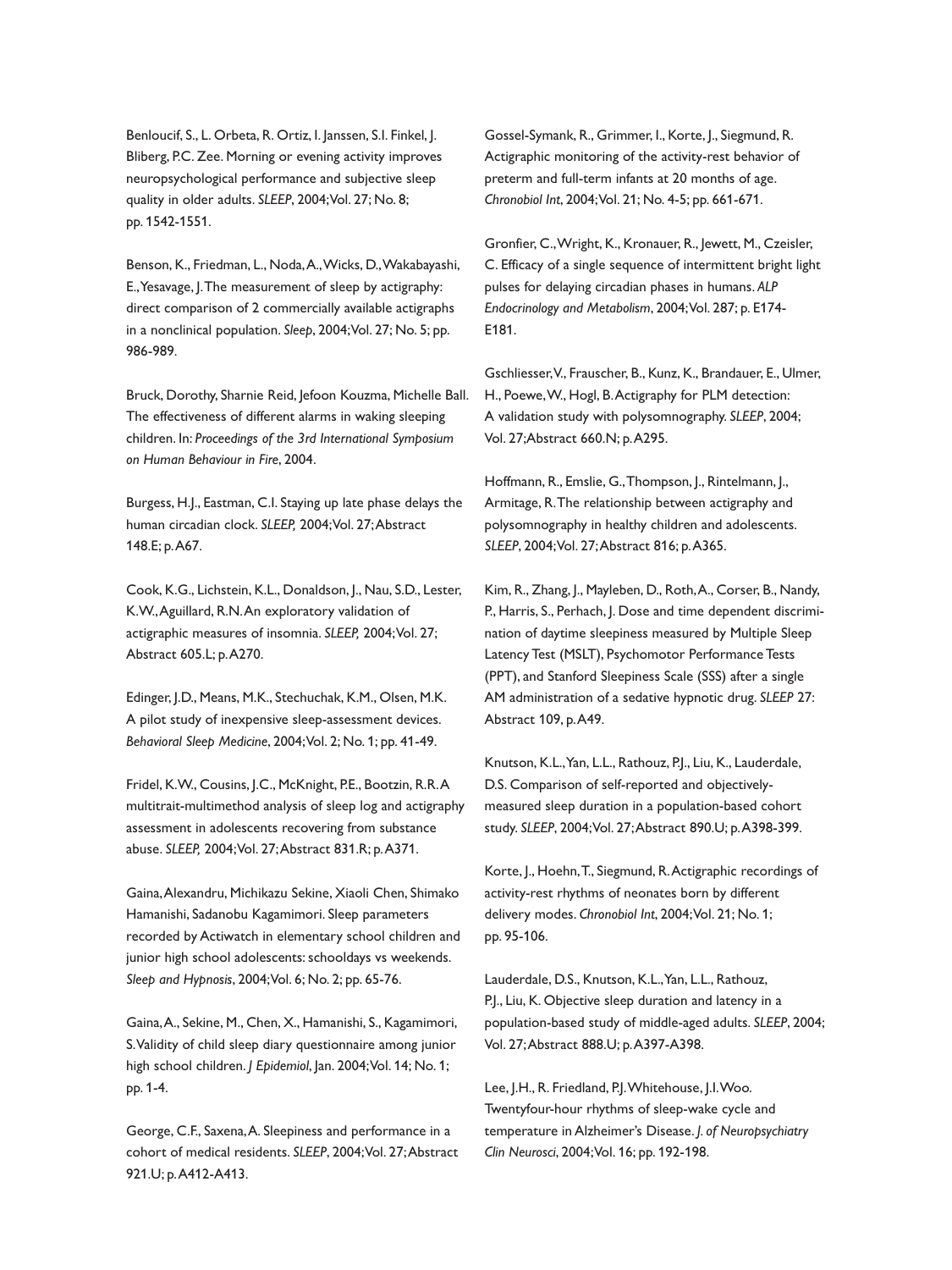Liszka-Hackzell, John J., David P. Martin.An analysis of the relationship between activity and pain in chronic and acute low back pain. *Anesth Analg*, 2004;Vol. 99; No. 2; pp. 477-481.

Liszka-Hackzell, John J., David P. Martin. An analysis of the relationship between activity and pain in chronic and acute low back pain. *Anesth.Analg,* 2004;Vol. 99; pp. 477-481.

Maislin, G., Gooneratne, N., Cater, J.R., Staley, B., Pack, F., Dinges, D.F., Pack,A.I. Case control study of insomnia in the elderly. *SLEEP*, 2004;Vol. 27;Abstract 632.L; p.A281-A282.

Means, M., Edinger, J.D., Stechuchak, K.M., Olsen, M.K. Comparison of sleep assessment devices in a mixed sample of sleep disordered patients:An update. *SLEEP,* 2004;Vol. 27;Abstract 798.R; p.A357-A358.

Millar,A., Espie, C.A., Scott, J.The sleep of remitted bipolar outpatients: a controlled naturalistic study using actigraphy. *Journal of Affective Disorders*, 2004;Vol. 80; pp. 145-153.

Miller, N.L., Shattuck, L.G., Miller, D.B., Clarke, J., Neverosky, D. Sleep patterns of incoming cadets at the United States Military Academy. *SLEEP*, 2004;Vol. 27; Abstract 351.I; p.A160-A161.

Nunes, J., Jean-Louis, G., Zizi, F.,Verdecias, R.N., DiPalma, J., Ogera, P., Singh, M. Usefulness of the PSQI among community- residing older adults: consideration of ethnic differences. *SLEEP*, 2004;Vol. 27;Abstract 283.H; p.A128-A129.

Oh, J., Mundey, K., Chang,A., Reid, K., Zee, P.Alteration in the interaction between circadian and sleep homeostatic processes in delayed sleep phase syndrome. *SLEEP*, 2004; Vol. 27;Abstract 178.E; p.A81.

Ohayon, Maurice, Carskadon, Mary, Guilleminault, C., Vitiello, M. Meta-Analysis of Quantitative Sleep Parameters from Childhood to Old Age in Healthy Individuals: Developing Normative SleepValues across the Human Lifespan. *SLEEP,* 2004;Vol. 27; No. 7; pp. 1255-1273.

O'Reardon, J.P., Ringel, B.L., Dinges, D.F.,Allison, K.C., Rogers, N.L., Martino, N.S., Stunkard,A.J. Circadian Eating and Sleeping Patterns in the Night Eating Syndrome. *Obesity Research*, Nov. 2004;Vol. 12; No. 11; pp. 1789-1796.

Orgill, J.C., Bath, J., Ebrahim, I.O., de Lacy, S.F.,Williams, A.J.The role of actigraphy in the study of sleep and circadian rhythms. *SLEEP*, 2004;Vol. 27;Abstract 802. R; p.A359.

Owens, J., Sangal, R.B.,Allen,A.J., Kelsey, D., Sutton,V., Schuh, K. Sleep of children with ADHD compared with healthy controls. *SLEEP*, 2004;Vol. 27;Abstract 198.G; p.A91.

Oyung, R.L., Mallis, M.M. Cockpit light exposure in flight crew spanning 30 days of night flight activity. *SLEEP,* 2004; Vol. 27;Abstract 47.E; p.A80-81.

Oyung, R.L., Mallis, M.M. Differences in the amount of time in bed during layover and at home for domestic and international pilots. *Aviation, Space and Environmental Medicine*, 2004;Vol. 75; No. 4; Suppl. 2; p. B128.

Oyung, R.L., Mallis, M.M. Differences observed in time in bed during layover and at home for domestic and flag pilots over 40 days of flight activity. *Aviation, Space and Environmental Med*, 2004;Vol. 75; No. 4; Sec. II; Abstract# 594.

Puyau, Maurice R.,Anne L.Adolph, Firoz A.Vohra, Issa Zakeri, Nancy F. Butte. Prediction of activity energy expenditure using accelerometers in children. *Med & Sci in Sports & Exercise*, 2004;Vol. 36; No. 9; pp. 1625-1631.

Redeker, N.S., Stein, S. Sleep patterns of stable heart failure patients compared with healthy controls. *SLEEP*, 2004; Vol. 27;Abstract 749.P; p.A335.

Rich, G. Efficacy of airbed sleep system in sleep improvement in a chronic low back pain. *SLEEP*, 2004; Vol. 27;Abstract 757.P; p.A338-339.

Rivkees, Scott A., Linda Mayes, Harris Jacobs, Ian Gross. Rest-activity patterns of premature infants are regulated by cycled lighting. *Pediatrics*, 2004;Vol. 113; No. 4; pp. 833-839.

Scheer, F.A.,Van Montfrans, G.A., Buijs, R.M. Chronic, but not acute, nighttime melatonin administration improves sleep quality in hypertensive patients. *SLEEP*, 2004;Vol. 27; Abstract 735.P; p.A329.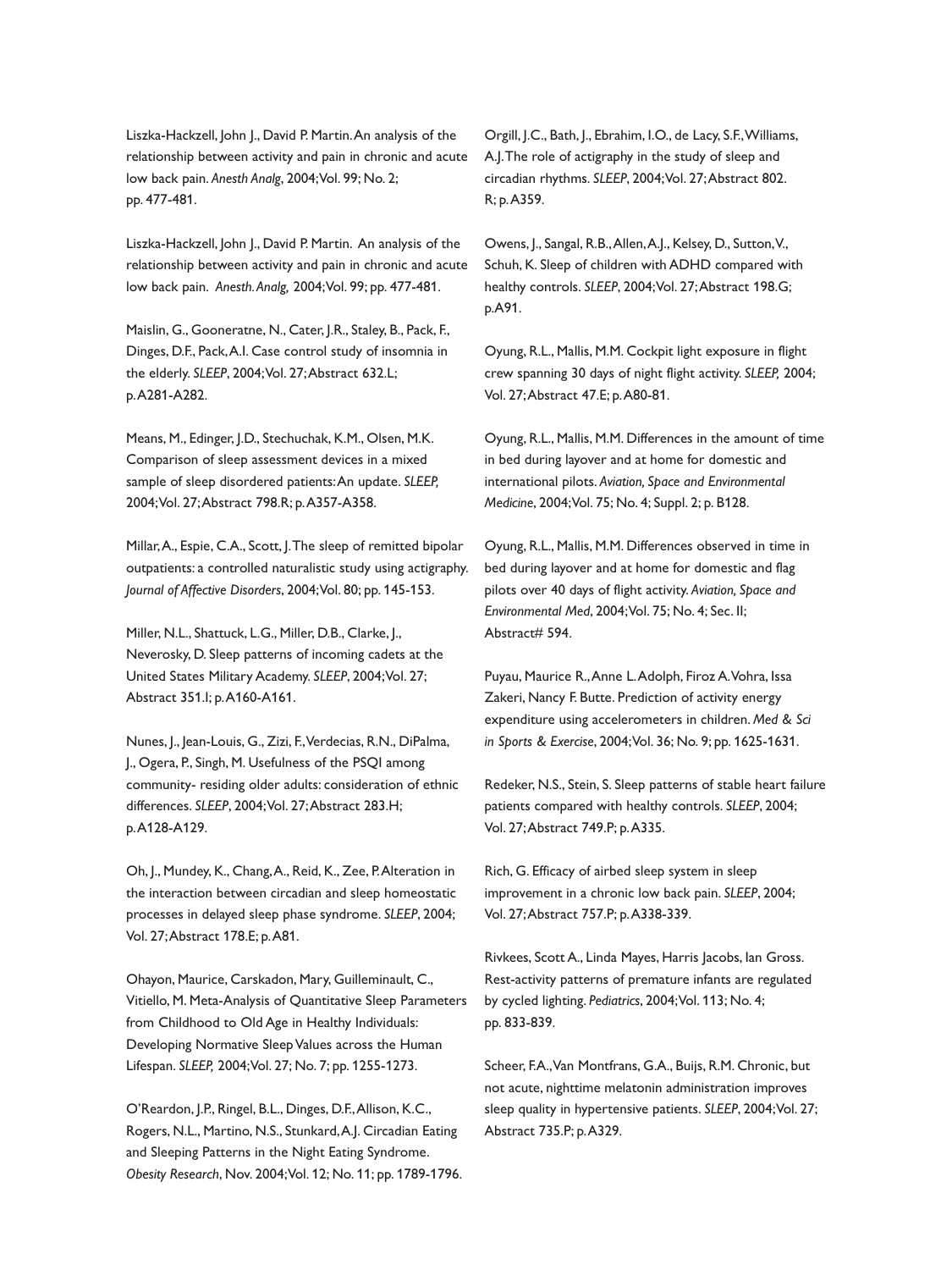So, K., Egodagamage, C., Parslow, P.M., Buckley, P.,Adamson, T.M., Horne, R.S.C.Validation of actigraphy against polysomnography in determining sleep and wake in young infants. [Abstract] *European Sleep Res. Soc*, 2004.

Szeinberg,A., Shahar, O,Tamir, J., Dagan,Y. Melatonin for sleep-wake schedule disorders in young children. *SLEEP*, 2004;Vol. 27;Abstract 211.G; p.A96.

Tworoger, S.S., Davis, S., Emerson, S.S., Mirick, D.K., Lentz, M.J., McTiernan,A. Effect of a nighttime magnetic field exposure on sleep patterns in young women. *Am. J. of Epidemiology*, 2004;Vol. 160; No. 3; pp. 224-229.

Warms, C.A., Belza, B.L.Actigraphy as a measure of physical activity for wheelchair users with spinal cord injury. *Nursing Research*, 2004;Vol. 53; No. 2; pp. 136-142.

Warms, C.A., Belza, B.L.,Whitney, J.D., Mitchell, P.H., Stiens, S.A. Lifestyle physical activity for individuals with spinal cord injury:A pilot study. *American J of Health Promotion*, 2004;Vol. 18; No. 4; pp. 288-291.

Wee, R.,Van Gelder, R.N. Sleep disturbances in young subjects with visual dysfunction. *Ophthalmology*, Feb. 2004; Vol. 111; No. 2; pp. 297-302; discussion 303.

Wilson, S.J., Rich,A.S., Rich, N.C., Potokar, J., Nutt. D.J. Evaluation of actigraphy and automated telephoned questionnaires to assess hypnotic effects in insomnia. *Int Clin Psychopharmacol*, March 2004;Vol. 19; No. 2; pp. 77-84.

Woo, R.K., Greco, R.S.,Wapnir, I.L., Colrain, I.M.The effect acute sleep deprivation experienced in a simulated on-call period on surgical performance. *SLEEP*, 2004;Vol. 27; Abstract 365.I; p.A167.

Zizi, F., Jean-Louis, G.,Verdecias, R.N., DiPalma, J.,Wolintz, A.H., Beaugris, K. Diurnal preference and the phase timings of ambient illumination and rest-activity. *SLEEP*, 2004;Vol. 27;Abstract 155.E; p.A70.

#### **2003**

Alley, L.G., Parker, K.P.,Williams, M., de l'Aune,W.,Armour, B., Etchason, J. Influence of pain and opioid analgesics on nighttime sleep and daytime functioning in medical oncology patients. *SLEEP*, 2003;Vol. 26;Abstract 915.P; p.A362-A363.

Allison, K.C., O'Reardon, J.P., Rogers, N.L., Ringell, B.L., Dinges, D.F., Stunkard,A.J.Actigraphic and sleep diary assessment of sleep in night eating syndrome. *SLEEP*, 2004; Vol. 26;Abstract 0806.M; p.A321.

Baehr, Erin K., Charmane I. Eastman,William Revelle, Susan H. Losee Olson, Lisa F.Wolfe, Phyllis C. Zee. Circadian phase-shifting effects of nocturnal exercise in older compared with young adults. *Am J Physiol Regul Integr Comp Physiol*, 2003;Vol. 284; No. 6; pp. R1542-R1550.

Bos, Sandra Carvalho, JimWaterhouse, Ben Edwards, Ries Simons,Thomas Reilly.The use of actimetry to assess changes to the rest-activity cycle. *Chronobiology Int*, 2003; Vol. 20; No. 6; pp. 1039-1059.

Bruck, D.The influence of naturalistic diurnal behaviours on sleep in the healthy aged. *SLEEP*, 2003;Vol. 26;Abstract 0409.H; p.A165.

Burgess, Helen J., Charmane I. Eastman. Early versus late bedtimes phase shift the human dim light melatonin rhythm despite a fixed morning lights on time. *Neuroscience Letters*, 2003;Vol. 356; pp. 115-118.

Burgess, Helen J., Stephanie J. Crowley, Clifford J. Gazda, Louis F. Fogg, Charmane I. Eastman. Preflight adjustment to eastward travel: 3 days of advancing sleep with and without morning bright light. *J. Bio. Rhythms*, 2003; Vol. 18; No. 4; pp. 318-328.

Burgess, Helen J., Stephanie J. Crowley, Clifford J. Gazda, Louis F. Fogg, Charmane I. Eastman. Preflight adjustment to eastward travel: 3 days of advancing sleep with and without morning bright light. *J Biol Rhythms,* 2003; Vol. 18; No. 4; pp. 318-328.

Chen, KongY., Sari A.Acra, Karen Majchrzak, Candice L. Donahue, Lemont Baker, Linda Clemens, Ming Sun, Maciej S. Buchowski. Predicting energy expenditure of physical activity using hip- and wrist-worn accelerometers. *Diabetes Technology &Therapeutics*, 2003;Vol. 5; No. 6; pp. 1023-1033.

Crabtree,Valeria McLaughlin,Anna Ivanenko, David Gozal. Clinical and parental assessment of sleep in children with Attention-Deficit/Hyperactivity Disorder referred to a pediatric sleep medicine center. *Clinical Pediatrics*, 2003; Vol. 42; pp. 807-813.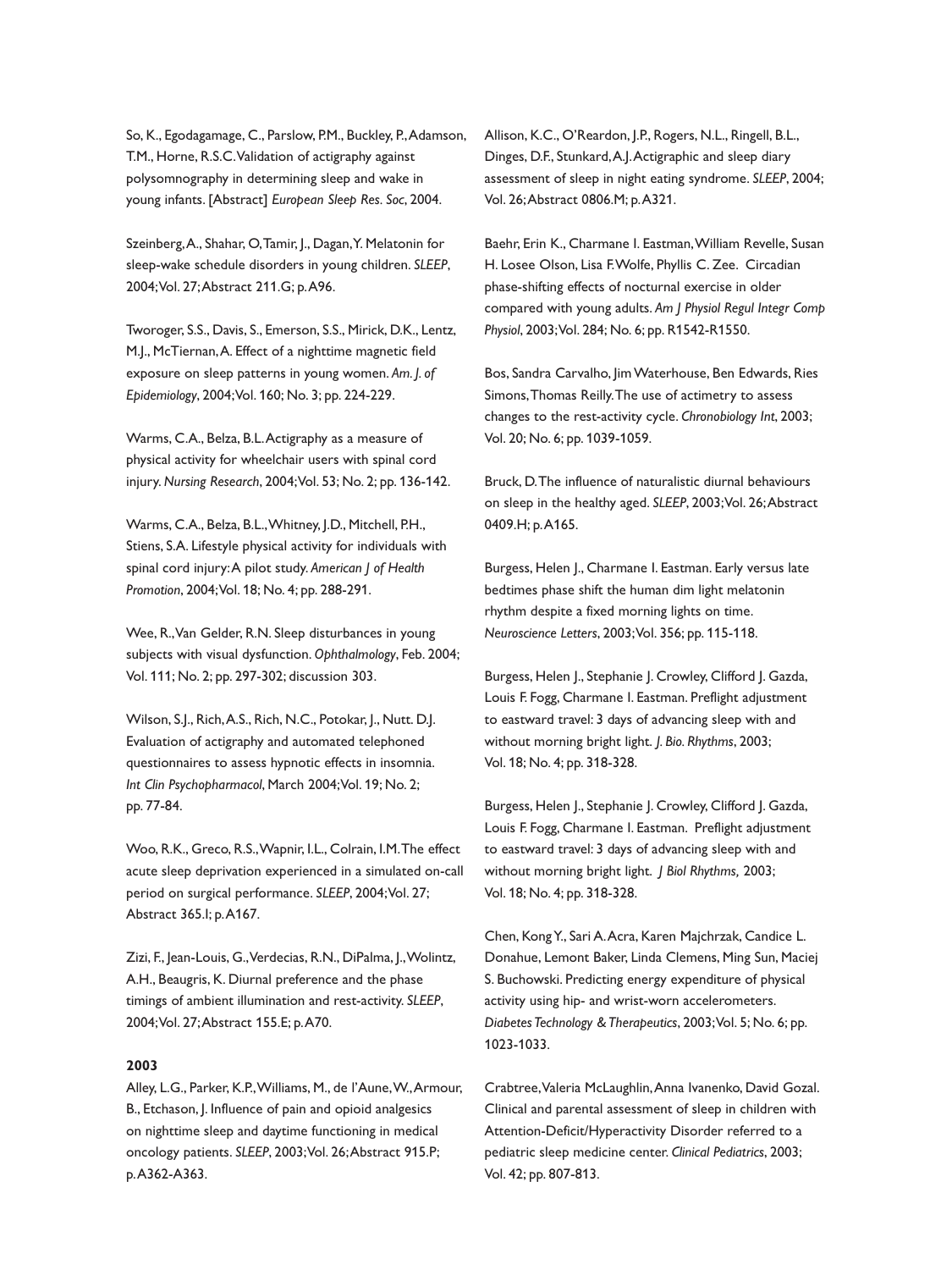Crowley, Stephanie J., Clara Lee, Christine Y. Tseng, Louis F. Fogg, Charmane I. Eastman. Combinations of bright light, scheduled dark, sunglasses, and melatonin to facilitate circadian entrainment to night shift work. *J. Bio. Rhythms*, 2003;Vol. 18; No. 6; pp. 513-523.

Edell-Gustafsson, U.M., Swahn, E., Svanborg, E. Sleepactivity profile and quality of life in patients with stable coronary disease. *SLEEP*, 2003;Vol. 26;Abstract 900.P; p.A357.

Fridel, K.W., Cousins, J.C., Bootzin, R.R. Sleep diary and actigraphy assessment in adolescents recovering from substance abuse. *SLEEP*, 2003;Vol. 26;Abstract 1023.R; p.A406

.

Hull, Joseph T., Kenneth P.Wright, Jr., Charles A. Czeisler. The influence of subjective alertness and motivation on human performance independent of circadian and homeostatic regulation. *J. Biol. Rhythms*, 2003;Vol. 18; No. 4; pp. 329-338.

Hurlburt, K.W., Simon, Jr., R.D., and Roth, E.M. 2003. Change in PVT alertness levels pre and post MSLT sessions. *SLEEP*, 2003;Vol. 26;Abstract 987.R; p.A392.

James, F.O., Komourian, J., Morin, C., Boivin, D.B. Correlation of actigraphic measures of sleep quality with nightcap and polysomnography in diurnal sleep of night shift workers. *SLEEP*, 2003;Vol. 26;Abstract 1011.R; p. A401- A402.

Jean-Louis, G., Kripke, D., Cohen, C., Zizi, F., Harris,A., Wolintz,A.H., Greenidge, K.C.Ambient illumination among older Brooklyn residents: influence of ethnicity and eye diagnosis. *SLEEP*, 2003;Vol. 26;Abstract 247.E; p.A100.

Jean-Louis, G., Kripke, D.F., Cohen, C.H., Zizi, F., Harris,A., Wolintz,A.H., Greenidge, K.C. Relationships of ambient illumination to depressed mood: contribution of ophthalmic diseases. *SLEEP*, 2003;Vol. 26;Abstract 388. H; p.A156.

Levin,A.A., Baynard, M.D., Rogers, N.L., Dinges, D.F.,Van Dongen, H.The effect of staying up late on circadian phase: Biomathematical predictions versus experimental findings. *SLEEP*, 2003;Vol. 26;Abstract 267.E; p.A108.

Littner, M., Kushida, C.A.,Anderson,W.M., Bailey, D., Berry, R.B., Davila, D.G., Hirshkowitz, M., Kapen, S., Kramer, M., Loube, D.,Wise, M., Johnson, S.F. Practice Parameters for the role of Actigraphy in the Study of Sleep and Circadian Rhythms:An Update from 2002. *SLEEP,* 2003;Vol. 26; No. 3; pp. 337-341.

Mallis, M.M., Oyung, R.L., Reduta, D.D. Morningnesseveningness preference in commercial aviators. *SLEEP*, 2003;Vol. 26;Abstract 276.E; p.A112.

Means, M.K., Edinger, J.D., Stechuchak, K.M., Olsen, M.K. Comparison of sleep assessment devices in a mixed sample of sleep disordered patients. *SLEEP*, 2003;Vol. 26; Abstract 1020.R; p.A405.

Monk,Timothy H., Daniel J. Buysse, Kathy S. Kennedy, Jaime M. Potts, Jean M. DeGrazia, Jean M. Miewald. Measuring sleep habits without using a diary: the sleep timing questionnaire. *SLEEP,* 2003;Vol. 26; No. 2; pp. 208-212.

Morrish, E., King, M.A., Pilsworth, S.N., Shneerson, J.M., Smith, I.E. Night-to-night variability of periodic leg movements in a community population. *SLEEP*, 2003; Vol. 26;Abstract 859.N; p.A341-A342.

Oyung, R.L., Mallis, M.M. Recovery sleep in flight crew spanning 30 days of flight activity. *SLEEP*, 2003;Vol. 26; Abstract 514.I; p.A207.

Palmer, Christopher R., Daniel F. Kripke, Henry C. Savage Jr., Larry A. Cindrich, Richard T. Loving, Jeffrey A. Elliott. Efficacy of enhanced evening light for advanced sleep phase syndrome. *Behavioral Sleep Medicine*, 2003;Vol. 1; No. 4; pp. 213-226.

Rivkees, Scott A. Rest-activity patterns in children with hypopituitarism. *Pediatrics*, 2003;Vol. 111; No. 6; pp. e720-e724.

Rufiange, M., P. Lachapelle, M. Dumont. Effect of long-term light exposure on retinal and circadian light sensitivity of outdoor and indoor workers. *Chronobio. Int*, 2003;Vol. 20; No. 6; pp. 1159-1160.

Singer, Clifford, Rochelle E.Tractenberg, Jeffrey Kaye, Kim Schafer,Anthony Gamst, Michael Grundman, Ronald Thomas, Leon J.Thal.A multicenter, placebo-controlled trial of melatonin for sleep disturbance in Alzheimer's Disease. *SLEEP*, 2003;Vol. 26; No. 7; pp. 893-901.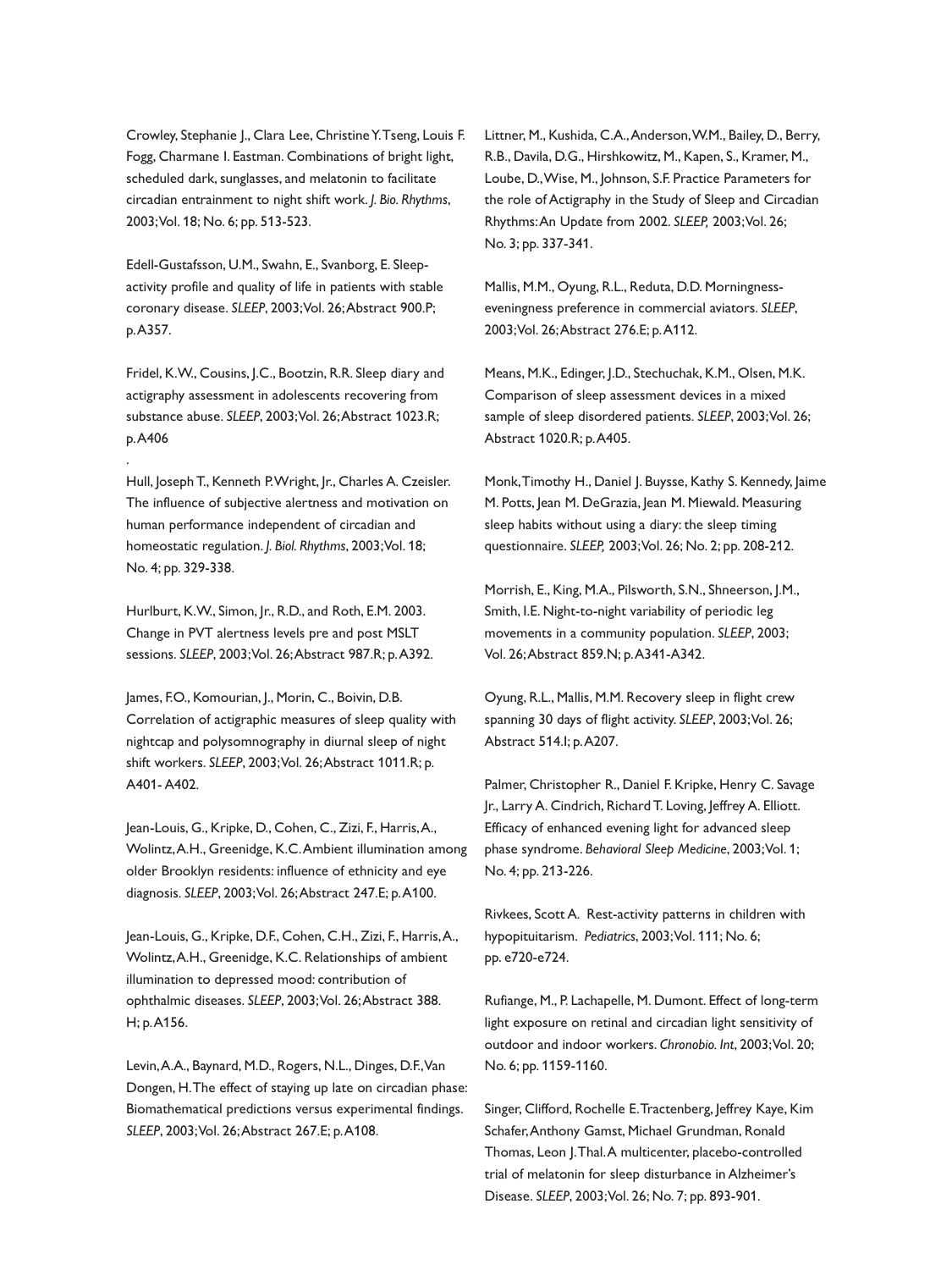Stanley, N., Emegbo, S., Pedlar, C.Whyte, G., Hindmarch, I. Acute normobaric hypoxia and its effects on measures of sleep quality in recreational athletes. *SLEEP*, 2003;Vol. 26; Abstract 0170.B; p.A70.

Stanley, Neil.Actigraphy in human psychopharmacology:A review. Human Psychopharmacol Clin Exp, 2003;Vol. 18; pp. 39-49.Valdez, P., Ramirez, C., Garcia,A.Adjustment of the sleepwake cycle to small (1-2 h) changes in schedule. Biological Rhythm Res, 2003;Vol. 34; No. 2; pp. 145-155. Vallieres,A., Morin, C.Actigraphy in the Assessment of Insomnia. *SLEEP*, 2003;Vol. 26; No. 7; pp. 902-906.

Verdecias, R.N., Jean-Louis, G., Zizi, F., DiPalma, J., Magai, C., Mendlowicz, M., Casimir, G., Stewart,A.,Wolintz,A. Relationships between attachment styles and sleep patterns. *SLEEP*, 2003;Vol. 26;Abstract 1070.U; p.A425.

Vinzio, Stephane,Anne Ruellan,Anne-Elisabeth Perrin, Jean-Louis Schlienger, Bernard Goichot.Actigraphic assessment of the circadian rest-activity rhythm in elderly patients hospitalized in an acute care unit. *Psychiatry and Clinical Neurosciences*, 2003;Vol. 57; pp. 53-58.

## **2002**

Alley, L.G., Parker, K.P., de l'Aune,W.,Vena, C.,Armour, B. Etchason, J. Impact of pain and opioids on sleep in medical oncology patients. *SLEEP*, in press.

Ayalon, Liat, Haggai Hermesh,Yaron Dagan. Case study of circadian rhythm sleep disorder following haloperidol treatment: Reversal by risperidone and melatonin. *Chronobiology Int*, 2002;Vol. 19; No. 5; pp. 947-959.

Caliyurt, O., James, F.O., Boivin, D.B. Characterization of a non-24-hour sleep-wake syndrome after traumatic brain injury. *SLEEP*, 2002;Vol. 25;Abstract 249.E; p.A189.

Feldstein, Josh, Clifford Singer. Examining the role of melatonin in patients with Alzheimer's disease. *Sleep Review*, 2002;Vol. 3; No. 2.

Finn, K.J., Specker, B. Factors associated with physical activity in preschool children. *J. of Pediatrics*, 2002;Vol. 140; No. 1; pp. 81-85.

Freeman, J.L., Risser, M.R.,Ware, J.C., Ball, J.D., Urbano, M., Lagasca, J.M., Paul,A., Fishback, N., Morewitz, C.,Asarias, J.A.The effects of modafinil on simulated driving performance in ADHD subjects compared to controls. *SLEEP,* in press.

Johnson, William B., Steven Hall, Jean Watson. The current picture of rest among aviation maintenance technicians in airline environments. [Oral presentation] *16th Human Factors in Aviation Maintenance Symposium*, 2002, San Francisco, CA.

Kawada T, Kuroiwa M, Sasazwa Y, Suzuki S, Tamura Y. Sleep time monitoring by accelerometer in two subjects for 1 year. *J Sound Vib*, 2002;Vol. 250; pp. 75-82.

Keene, E.M., B.C. Nindl, S.J. Montain, J.W. Castellani, C.D. Leone, P.N. Frykman, J.F. Patton. Upper and lower body anaerobic performance during 72 hours of military operational stress. Med Sci in Sports and Exercise, Abstract # 1460, *Am. Coll of Sports Med*, 2002.

Laffan,A.M., Duffy, J.F. Light exposure patterns in healthy young and older adults. *SLEEP*, 2002;Vol. 25;Abstract 422.E; p.A307-308.

LeBourgeois, M.K.,Acebo, C., Seifer, R., Carskadon, M.A. Comparing Estimates of Adolescent Sleep andWake from two Activity Monitoring Systems. *SLEEP,* 2002;Vol. 25;Abstract A273-A274.

Liszka-Hackzell, J.J., Martin, D.P. Categorization and analysis of pain and activity in patients with low back pain using a neural network technique. *J. of Medical Systems*, 2002;Vol. 26; No. 4; pp. 337-347.

Lukas, Scott E., Michael E. Stull, Michael C.Tracy, Ronald L. Cowan. Polydrug abuse patterns with MDMA (Ecstasy) among young adults. *The College on Problems of Drug Dependence, 64th Annual Scientific Meeting*, 2002, Quebec City.

Martin, Stacia K., Charmane I. Eastman. Sleep logs of young adults with self-selected sleep times predict the dim light melatonin onset. *Chronobio Int*, 2002;Vol. 19; No. 4; pp. 695-707.

Means, M.K., Edinger, J.D., Husain,A.M. Comparison of home and laboratory actigraphy in young adults with and without primary insomnia. *SLEEP*, 2002;Vol. 25;Abstract 333.L; p.A245-246.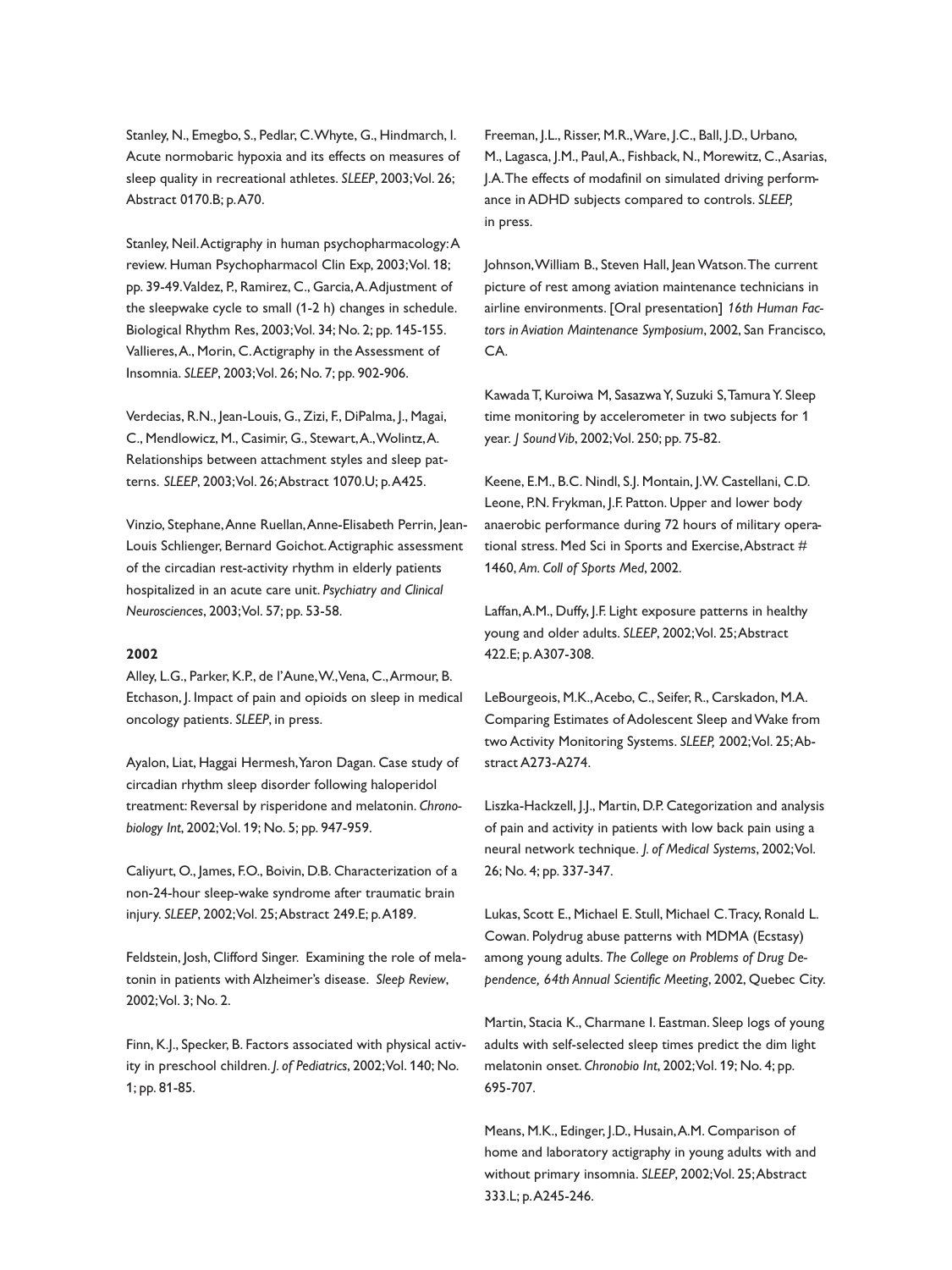Morrish, Emma, Martin A. King, Samantha N. Pilsworth, John M. Shneerson, Ian E. Smith. Periodic limb movement in a community population detected by a new actigraphy technique. *Sleep Medicine*, 2002;Vol. 3; pp. 489-495.

Nindl, B.C., S.J. Montain, J.W. Castellani, C.D. Leone, M.D. Ward,A.J.Young,A. Diamandi, M.J. Khosravi. Non-ternary Igf-I and Igfbp-3 molecular complexes during prolonged work and caloric restriction. Med Sci in Sports and Exercise,Abstract #1549, *Am Coll of Sports Med*, 2002.

Nishihara, Kyoko, S. Horiuchi, H. Eto, S. Uchida.The development of infants' circadian rest-activity rhythm and mothers' rhythm. *Physiol & Behavior*, 2002;Vol. 77; pp. 91-98.

Orbeta, L.I., Ortiz, R.J., Boudjenah, D., Benloucif, S., Goldman, N., Zee, P.C.Assessment of the phase shifting ability of a portable light delivery device. *SLEEP*, 2002; Vol. 25;Abstract 728.R.

Pandorf, C.E., Nindl, B.C., Leone, C.D., Castellani, J.W., Tharion,W.J., Montain, S.J. Physical performance responses to 72 hours of prolonged work, sleep deprivation and caloric restriction. Med and Sci in Sports and Exercise, Abstract #1094, *Am Coll of Sports Med*, 2002.

Purnell, M.T.,A.M. Feyer, G.P. Herbison.The impact of a nap opportunity during the night shift on the performance and alertness of 12-h shift workers. *J. Sleep Research*, 2002; Vol. 11; pp. 219-227.

Puyau, M.R.,A.L.Adolph, F.A.Vohra, N.F. Butte.Validation and calibration of physical activity monitors in children. *Obesity Research*, 2002;Vol. 10; pp. 150-157.

Rodriguez, D.M., Oyung, R.L., Barger, L.K., Mallis, M.M., Jewett, M.E. Flight deck light exposure of pilots during longhaul trips between the United States and Japan. *SLEEP*, 2002;Vol. 25;Abstract 594.E; p.A420-421.

Tharion,W.J., S.J. Montain, C.D. Leone, J.W. Castellani. A new test of self-paced work sensitive to the effects of prolonged work and sleep deprivation. In: *Proceedings of the Human Factors Society 46th Annual Meeting*, 2002.

Wakamura,T., Miyajima A., Hashimoto K., MinamiguchiY. Influence of jet lag on adaptation to new time zone interpreted from Jet Lag questionnaires. *6th Int. Congress of Physiol Anthropol,* 2002;Abs. #29.

Warms, C.A., Belza, B.B. Feasibility of actigraphy for monitoring physical activity for people with SCI. Communicating *Nursing Research Conference Proceedings*, Western Instituteof Nursing abstracts, 2002;Vol. 35; No. 10; pp. 291.2001

Werth, Esther, Egemen Savaskan,Vera Knoblauch, Paola Fontana Gasio, Eus J.W. van Someren, Christoph Hock, AnnaWirz-Justice. Decline in long-term circadian restactivity cycle organization in a patient with dementia. *J Geriatr Psychiatry Neurol*, 2002;Vol. 15; pp. 55-59.

## **2001**

Alley, L.G., Parker, K.P., de l'Aune,W. Nighttime sleep, daytime sleepiness, and pain in medical oncology patients. *Oncology Nursing Forum,* 2001;Vol. 24; (Abstract supplement) #A383.

Ayalon, L., L. Dishon,Y. Dagan. Circadian rhythm sleep disorders following minor head trauma. *Chronobiology Int*, 2001;Vol. 18; No. 6.

Brown, E.L., L.K. Barger, C.D. May, M.E. Jewett.A transformation function can equate readings of wrist-worn light measuring devices to those of handheld light monitors. *SLEEP*, 2001;Vol. 24; Supplement Abstract #166.R; p.A102.

Brown, E.L., M.E. Jewett, L.K. Barger. Evaluating light recordings at the wrist-level:A prerequisite study for future shuttle-based investigations. *SLEEP,* 2001;Vol. 24; Supplement Abstract #701.R; p.A395.

Castellani, J.W., D.A. Stulz, L.A. Blanchard, B.S. Cadarette, B.C. Nindl, S.J. Montain. 84 hours of exertional fatigue, caloric deficit, and sleep deprivation impairs shivering during cold air exposure in men. *FASEB Journal*, 2001; Vol. 15; p.A94.

Colling, E., J. Mastick, L. Schmedlen, G. Dowling, J. Carter, C. Singer, E. DeJongh.Wrist actigraphy as a method of sleep detection in Parkinson's disease. *SLEEP,* 2001; Vol. 24; Supplement Abstract #733.R; p.A413.

Finn, K.J., Finn, K.K., Flack,T.Validation of Actiwatch activity monitor in children. *Medicine and Science in Sport and Exercise*, 2001;Vol. 33; Suppl. 5; p. S250.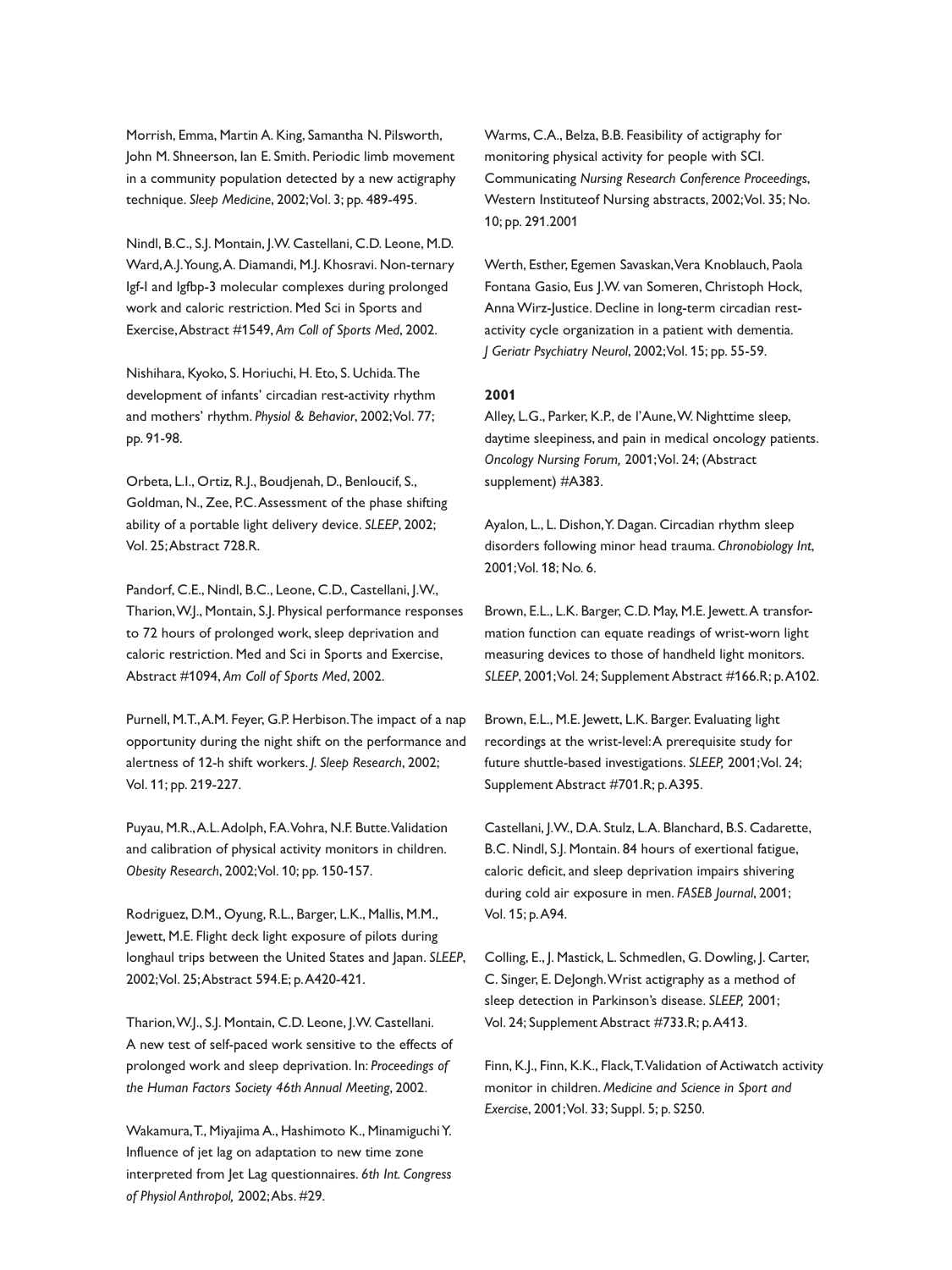Gander, P.H., J.M. Fielden, B.M. Lewer, J.G. Horne. Effects of total hip replacement on subjective and actigraphic measures of sleep. *SLEEP*, 2001;Vol. 24; Supplement Abstract #673.P; p.A380.

Harrison,Tara Lynn. Characterizing childhood bipolar disorder: Do alterations in activity level identify mood states? *NIH Research Festival,* 2001;Abstract NB – 14 Neurobiology.

Hughes, R.J., H.Van Dongen, D.F. Dinges, N. Rogers, K.P. Wright, Jr., D.F. Edgar, C.A. Czeisler. Modafinil improves alertness and performance during simulated night work. *SLEEP*, 2001;Vol. 24; Supplement Abstract #336.E; p.A200.

James, Regina S.,Wendy S. Sharp,Theresa M. Bastain, Patti P. Lee, James M.Walter, Mark Czarnolewski, F. Xavier Castellanos. Double-blind, placebo-controlled study of singledose amphetamine formulations in ADHD. *J.Am.Acad. Child Adolesc. Psychiatry,* 2001;Vol. 40; No. 11; pp. 1268 – 1276.

Janko, Kimberly A., Cynthia L. Comella, Mary Morrissey. Two measures of nocturnal sleep in Parkinson's Disease: Correlation of actigraph measures and the Pittsburgh Sleep Quality Index.Abstract #P01.006, *Amer.Acad. Of Neurology*, 2001.

Johnson, R.F., D.J. Merullo, S.J. Montain, J.W. Castellani. Marksmanship during simulated sustained operations. In: *Proceedings of the Human Factors and Ergonomics Society Annual Meeting*, 2001;Vol. 45; pp. 1382-1385.

Jones, R.W., Howcroft, D.J.The potential of modafinil in improving sleep-activity profiles of patients with dementia. *Int. Psychogeriatrics*, 2001;Vol. 13; No. 2;Abstract 163S.

Kawada,T., P. Xin, M. Kuroiwa,Y. Sasazawa, S. Suzuki. Habituation of sleep to road traffic noise as determined by polysomnography and an accelerometer. *J. Sound and Vibration*, 2001;Vol. 242; No. 1; pp. 169-178.

Korte, J.,T. Hoehn,A. Loui, R. Siegmund.Activity-rest rhythms of neonates born by different delivery modes. *Chronobio. Int*, 2001;Vol. 18; No. 6; pp. 1143-1144.

Korte, J., Katharina Wulff, Claudia Oppe, Renate Siegmund. Ultradian and circadian activity-rest rhythms of preterm neonates compared to full-term neonates using actigraphic monitoring. Chronobiology Int, 2001;Vol. 18; No. 4; pp. 697- 708.

Kushida, Clete A.,Arthur Chang, Chirag Gadkary, Christian Guilleminault, Oscar Carrillo,William C. Dement. Comparison of actigraphic, polysomnographic, and subjective assessment of sleep parameters in sleepdisordered patients. Sleep Medicine, 2001;Vol. 2; pp. 389-396.

Lotjonen, J.M., I. Korhonen, K. Hirvonen, M. Rekola, M. Myllymaki, M. Partinen. Sleep/wake detection using an active security device. *SLEEP*, 2001;Vol. 24; Supplement Abstract #708.R; p.A399.

Mander, B.A., Colecchia, E., Spiegel, K.,Van Cauter, E.Y.A risk factor for insulin resistance and obesity. *SLEEP*, 2001; Vol. 24;Abstract A74.

Mander, B.A., Colecchia, E., Spiegel, K.,Van Cauter, E.Y. Short sleep:A risk factor for insulin resistance and obesity. *Diabetes*, 2001;Vol. 50,Abstract Supplement 2; p.A45.

Morrish, E., S.N. Pilsworth, M.A. King, J.M. Shneerson, I.E. Smith. Periodic leg movements in the United Kingdom general population: Relationship to age and sex. *SLEEP*, 2001;Vol. 24; Supplement Abstract #632.N; p.A359.

Nishihara, K., S. Horiuchi, H. Eto, S. Uchida.The development of infants' circadian sleep-wake rhythm and their mothers' circadian rhythm using actigraphy monitoring. *Chronobio Int*, 2001;Vol. 18; No. 6; pp. 1170-1171.

Pilsworth, S.N., M.A. King, J.M. Shneerson, I.E. Smith.A comparison between measurements of sleep efficiency and sleep latency measured by polysomnography and wrist actigraphy. *SLEEP*, 2001;Vol. 24; Supplement Abstract #171.R; p.A106.

Sack, R.L, M.L. Pires, R.W. Brandes, E. deJongh.Actigraphic detection of periodic leg movements:A validation study. *SLEEP*, 2001;Vol. 24; Supplement Abstract #719.R; p.A405.

Sarna, Linda, Francisco Conde. Physical activity and fatigue during radiation therapy:A pilot study using actigraph monitors. *Research Briefs*, 2001;Vol. 28; No. 6; pp. 1043-1046.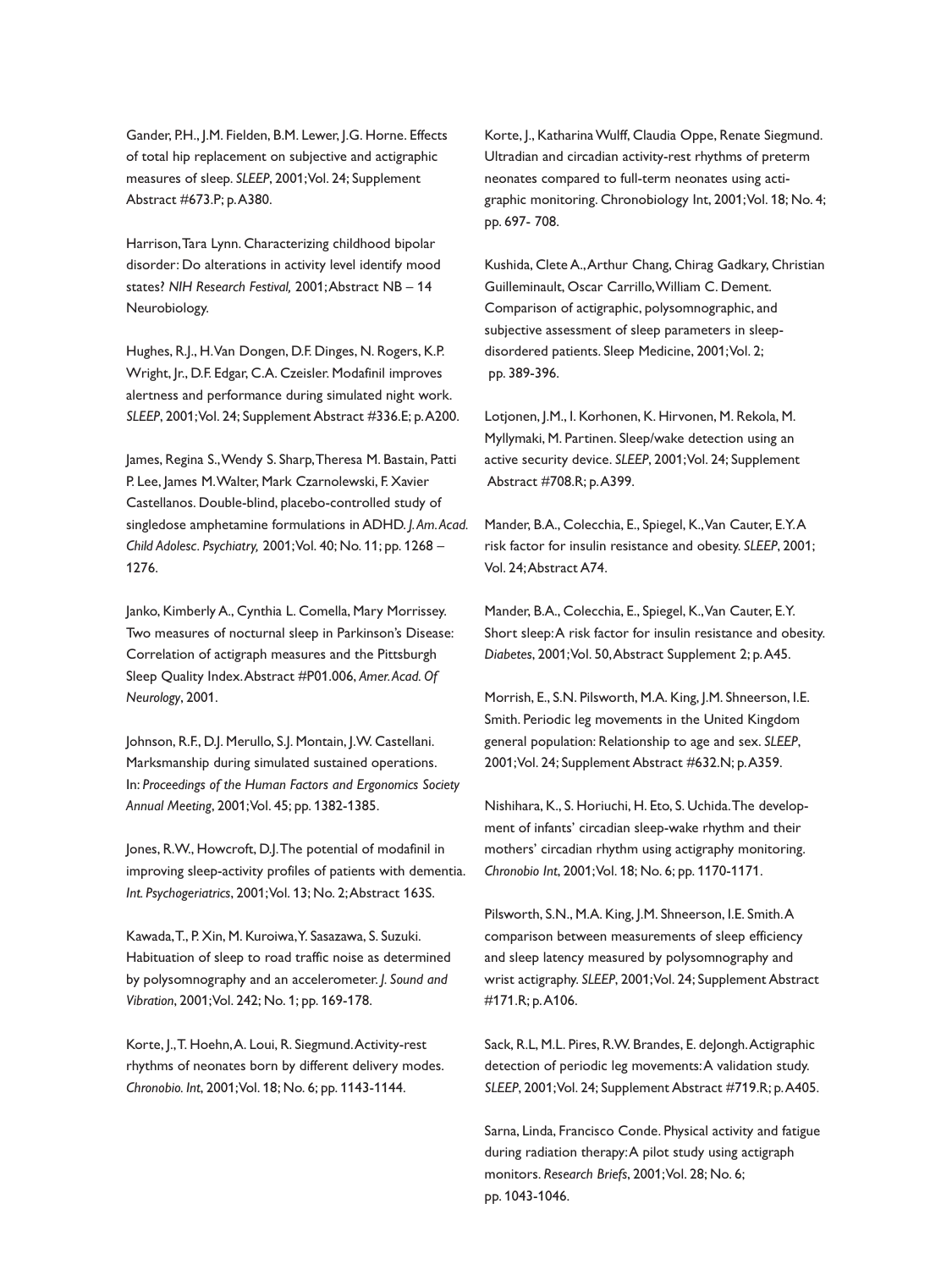Signal, L., P.H. Gander.The effects of a rapidly rotating shift pattern on the sleep of air traffic controllers. *SLEEP*, 2001; Vol. 24; Supplement Abstract #314.E; p.A187.

Specker, B., Johannsen, N., Binkley,T., Finn, K.J.Total body bone mineral and tibial cortical bone measures in preschool children. *J. of Bone and Mineral Research*, 2001; Vol. 6; No. 12; pp. 2298-2305.

Straub,William F., Michael P. Spino, Medhat M.Alattar, Bruce Pfleger, JohnW. Downes, Marco A. Belizaire, Olli J. Heinonen,TommiVasankari.The effect of chiropractic care on jet lag of Finnish junior elite athletes. *J. Manipulative and Physiol.Therapeutics*, 2001;Vol. 24; No. 3; p. 113772.

Wakamura,Tomoko, Hiromi Tokura. Influence of bright light during daytime on sleep parameters in hospitalized elderly patients. *J. Physiol Anthropol*, 2001;Vol. 20; No. 6; pp. 345- 351.

Warms, C.A. Methodological considerations for selecting a motion sensor. *Communicating Nursing Research Conference Proceedings*,Western Institute of Nursing abstracts, 2001; Vol. 34; No. 9; p. 90.

#### **2000**

Bartlett, D., L. Johnson,A.Williams, D. Joffe, N. Carter, R.R. Grunstein. Urban traffic Noise in Sydney: the effects on sleep and performance. *SLEEP*, 2000;Vol. 23; Suppl.Abstract # 1875K3; p.A48.

Bruck, D., Bliss, R.A. Sleeping children and smoke alarms. In:Yamade,T., ed., *Proceedings of the Fourth Asia-Oceania Symposium on Fire Safety and Technology,Asia-Oceania Association for Fire &Technology*,Tokyo, 2000; pp. 602-613.

Buxton, Orfeu M., Mireille L'Hermite-Baleriaux, FredW. Turek, Eve Van Cauter. Daytime naps in darkness phase shift the human circadian rhythms of melatonin and thyrotropin secretion. *Am. J. Physiol. Reg. Integrative Comp. Physiol, 2000*;Vol. 278; p. R373-R382.

Colecchia, E.F., Spiegel, K., Kim, R., Mander, B., Sannar, E., Van Cauter, E. Impact of short sleep duration on sleepiness, performance, mood, and glucose metabolism. *SLEEP*, 2000; Vol. 23;Abstract Supplement 2; p.A253.

Colling, E., M.Wright, K. Schafer, C. Singer, J. Kaye, L.Thal. A large multi-center trial for the treatment of sleep disturbances in persons with Alzheimer's Disease:A progress report. *SLEEP*, 2000;Vol. 23; Supplement Abstract #1628.L; p.A340.

Colling, E., M.Wright, S. Lahr, L. Schmedlen, L. DeJongh, C. Singer, R. Sack.A comparison of wrist actigraphy with polysomnography as an instrument of sleep detection in elderly persons. *SLEEP*, 2000;Vol. 23; Supplement Abstract #1354.N; p.A378.

Finn, K.J., B. Specker. Comparison of Actiwatch activity monitor and Children's Activity Rating Scale in children. *Med. and Sci. in Sports and Exercise*, 2000;Vol. 32; No. 10; pp. 1794-1797.

Friedman, L., Benson, K., Noda, K., Zarcone,V.,Wicks, D.A., O'Connell, K.An actigraphic comparison of sleep restriction and sleep hygiene treatments for insomnia in older adults. *Journal of Geriatric Phychiatry Neurol*, 2000; Vol. 13; No. 1; pp. 17-27.

Hanowski, R.J.,Wierwille,W.W., Garness, S.A., Dingus,T.A. Impact of local/short haul operations on driver fatigue, final report. [Report No. DOT-MC-00-203] Washington, DC, 2000; *U.S. Dept. of Transportation, Federal Motor Carriers Safety Administration.*

Lafleur, K.Will adequate sedation assessment include the use of actigraphy in the future? *American Journal of Critical Care*, 2000;Vol. 14; No. 1; pp. 61-63.

Liszka-Hackzell, J.J., Martin, D.P.Analysis of the relationship between activity and pain in chronic and acute low back pain. *Anesthesiology*, 2000;Vol. 93;Abstract A857.

Liszka-Hackzell, J.J., Martin, D.P. Categorization and analysis of pain and activity levels in patients with back pain using an artificial intelligence technique. *Anesthesiology*, 2000; Vol. 93;Abstract A381.

Martin, S.K., Eastman, C.I.When is your DLMO? *SLEEP,* 2000;Vol. 23; p.A179.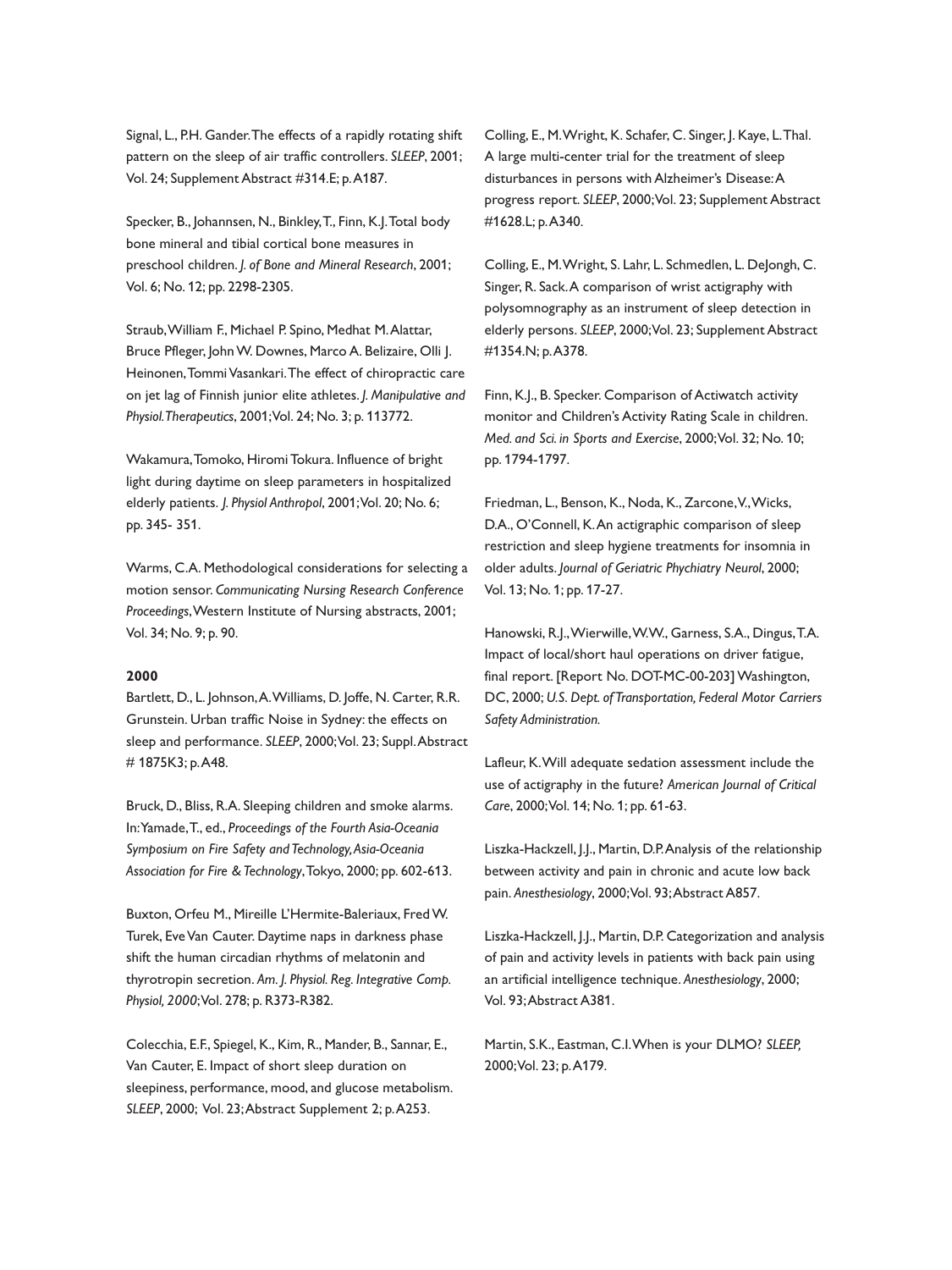Motohashi, Yutaka, Akira Maeda, Hideki Wakamatsu, Shigekazu Higuchi, Takao Yuasa. Circadian rhythm abnormalities of wrist activity of institutionalized dependent elderly persons with dementia. *J. Gerontology*: Medical Sciences, 2000;Vol. 55A; No. 12; p. M740-M743.

Nishihara, Kyoko, Shigeko Horiuchi, Hiromi Eto, Sunao Uchida. Mothers' wakefulness at night in the post-partum period is related to their infants' circadian sleep-wake rhythm. *Psych. and Clin. Neurosciences*, 2000;Vol. 54; pp. 305-306.

Reyner, L.A. Individual differences in sensitivity to aircraft noise during sleep. *SLEEP*, 2000;Vol. 23; Supplement Abstract# 1490.I; p.A54.

Rose, M.W., J.C.Ware, P. Kolm, M.R. Risser. Residual effects of call in sleep and mood in medical residents. *SLEEP*, 2000; Vol. 23; Supplement Abstract#1469J; p.A253.

Stanley, N., M.C. Dorling, J. Dawson, I. Hindmarch. The accuracy of Mini-Motionlogger and Actiwatch in the identification of sleep as compared to Sleep EEG. *SLEEP*, 2000;Vol. 23; Supplement Abstract #1536N; p.A386.

VanSomeren, E.J., J.D. Speelman, R. Schuurman. Long-term continuous assessment of tremor with the Actiwatch. Movement Disorders, 2000; Vol. 15; Suppl. 3; Abstract# P461; pp. 78.

Werth, E.,V. Knoblauch, E., Savaskan, P. Fontana Gasio,A. Wirz-Justice, C. Hock, F. Muller-Spahn. Long-term changes in circadian rest-activity cycle organization in two patients with Alzheimer's Disease. *SLEEP*, 2000;Vol. 23; Supplement Abstract#1419.H; p.A217.

Wright, M.R., E. Colling, J. Mastick, L. DeJongh, L. Schmedlen, J. Carter, G. Dowling, C. Singer.Wrist actigraphy as a method of sleep detection in persons with Parkinson's Disease. *SLEEP*, 2000;Vol. 23; Supplement Abstract #1681L; p.A341.

## **1999**

Bruck, D. Non-awakening in children in response to a smoke detector alarm. *Fire Safety Journal*, 1999;Vol. 32; pp. 369-376.

Bruck, D., Kennedy, G., Cooper,A.,Apel, S. Daytime assessment of motor activity, mood and sleep behaviour in narcolepsy (with and without stimulants). *Sleep Research Online*, www.sro.org, 1999;Vol. 2; No. 1; p. 334.

Chang,Arthur, Clete Kushida, Luciana Palombini, Oscar Carrillo, Jeff Hindman, Seung Hong, Pamela Hyde, Christian Guilleminault. Comparison study of actigraphic polysomnographic, and subjective perception of sleep parameters. *SLEEP*, 1999;Vol. 22; Supplement Abstract #H071.N; p. S43.

Finn, K., B. Specker. Comparison of actiwatch sensors and CARS on assessment of physical activity in children. *Amer. Col. Sports Med*, 1999;Vol. 31; No. 5; p. S316

Kennedy, G., Bruck, D., Cooper,A.,Apel, S. Nocturnal sleep behaviour and motor activity in narcoleptic and control subjects in the home and laboratory environments. *Sleep Research Online*, www.sro.org, 1999;Vol. 2; No. 1; p. 258.

Laidlaw,Anita, Jonathan L. Rees.A pilot study in to the use of actigraphs to assay itch. *J. Dermatol*, 1999;Vol. 140; pp. 806.

Siegmund, Renate, Korte Janou, Katharina Wulff. Activity monitoring in newborn infants. [Abstract #65] *Int. Congress on Chronobiology*, 1999.

Taliaferro, Donna H., Holly Dileo. Hormonal and temperature circadianicity in AIDS. [Abstract #119] *Int. Congress on Chronobiology,* 1999.

Wakamura,Tomoko, Hiromi Tokura, Mayumi Hashimoto, Hatsuko Hamamura, Mariko Tokuyama, Hiroko Inada, Kikuko Sakaki. Influence of bright light during daytime on sleep parameters with elderly patients in hospital. [Abstract #104] *Int. Congress on Chronobiology*, 1999.

Waterhouse, Jim, Ben Edwards, Julie Mugarza, Richard Flemming, David Minors, Davina Calbraith, Gareth Williams, Greg Atkinson,Thomas Reilly. Purification of masked temperature data from humans: Some preliminary observations ona comparison of the use of an activity diary, wrist actimetry, and heart rate monitoring. *Chronobiology Int*., 1999;Vol. 16; No. 4; pp. 461-475.